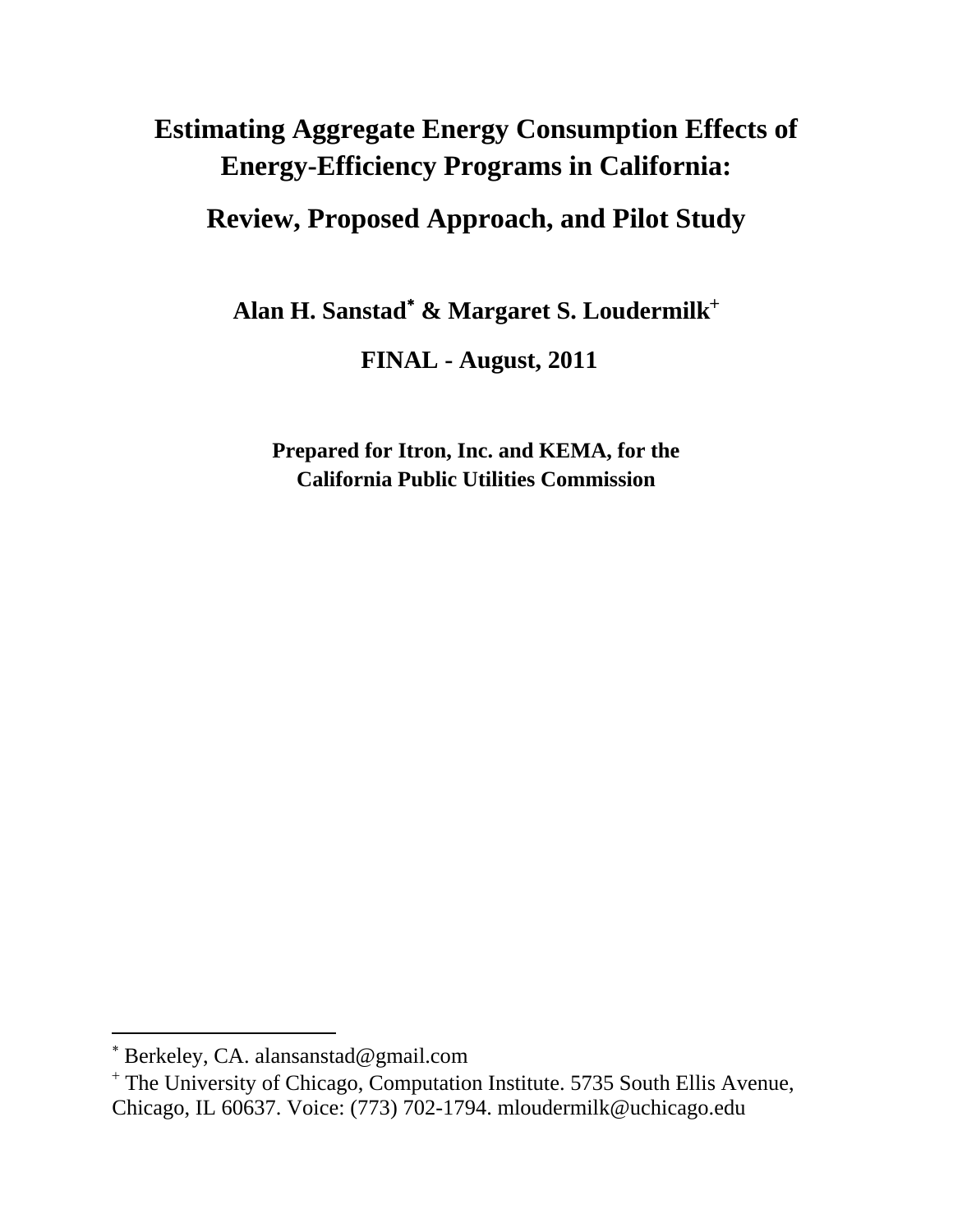### **Executive Summary**

Over the past decade, the State of California has enlarged its long-standing energy and environmental policy portfolio, including expanded end-use energy efficiency and renewable energy measures and landmark greenhouse gas abatement legislation. Multiple agencies have contributed to policy design and implementation, and numerous specific policies, programs, and regulations have been promulgated in addition to large-scale, over-arching initiatives.

This proliferation of policies and regulations, accompanied by disparate analytical methodologies, has had the unintended consequence of making California's energyenvironmental policy and analytical arena increasingly complex and confusing. In the case of energy efficiency regulation, while California pioneered the adoption of rigorous evaluation of publicly-supported efficiency programs, its evaluation infrastructure was not designed for the current era, in which these programs co-exist and interact with a host of other public policies that, directly or indirectly, influence consumers' and firms' decisions regarding energy – particularly electricity consumption.

As part of a larger effort by the California Public Utilities Commission (CPUC), this study focused upon the potential for a new set of aggregate or "top-down" metrics relating to energy efficiency and consumption that would complement the established methodologies for evaluating CPUC's investor-owned utility (IOU) based energy efficiency programs. These metrics would ideally have lower cost than is the case with existing methodologies, as well as enable improved "attribution" of changes in aggregate energy use and/or efficiency between those programs regulated by the CPUC, on the one hand, and other state energy policies and programs under the purview of the California Energy Commission (CEC), the Air Resources Board (ARB), and other authorities, on the other.

To inform the development of such metrics and a quantitative approach for estimating them, a policy and technical background review was undertaken, with the following topics and summary findings:

- *Aggregate energy "intensity" metrics or measures:* These intensity metrics are based on a concept of "efficiency" that cannot directly scaled up to social, demographic, or economic aggregates such as utility service territories, economic sectors, or the state economy. Therefore, such metrics are not suitable for purpose of gauging aggregate impacts of policies or programs to promote energy efficiency or to distinguish such impacts from those of other influences.
- *The current status of California's quantitative energy and environmental policy regulatory infrastructure:* California's energy and environment policy and regulatory infrastructure encompasses multiple simulation models, data sources, loci of authority, statutory constraints, and related factors. Different, often inconsistent and competing,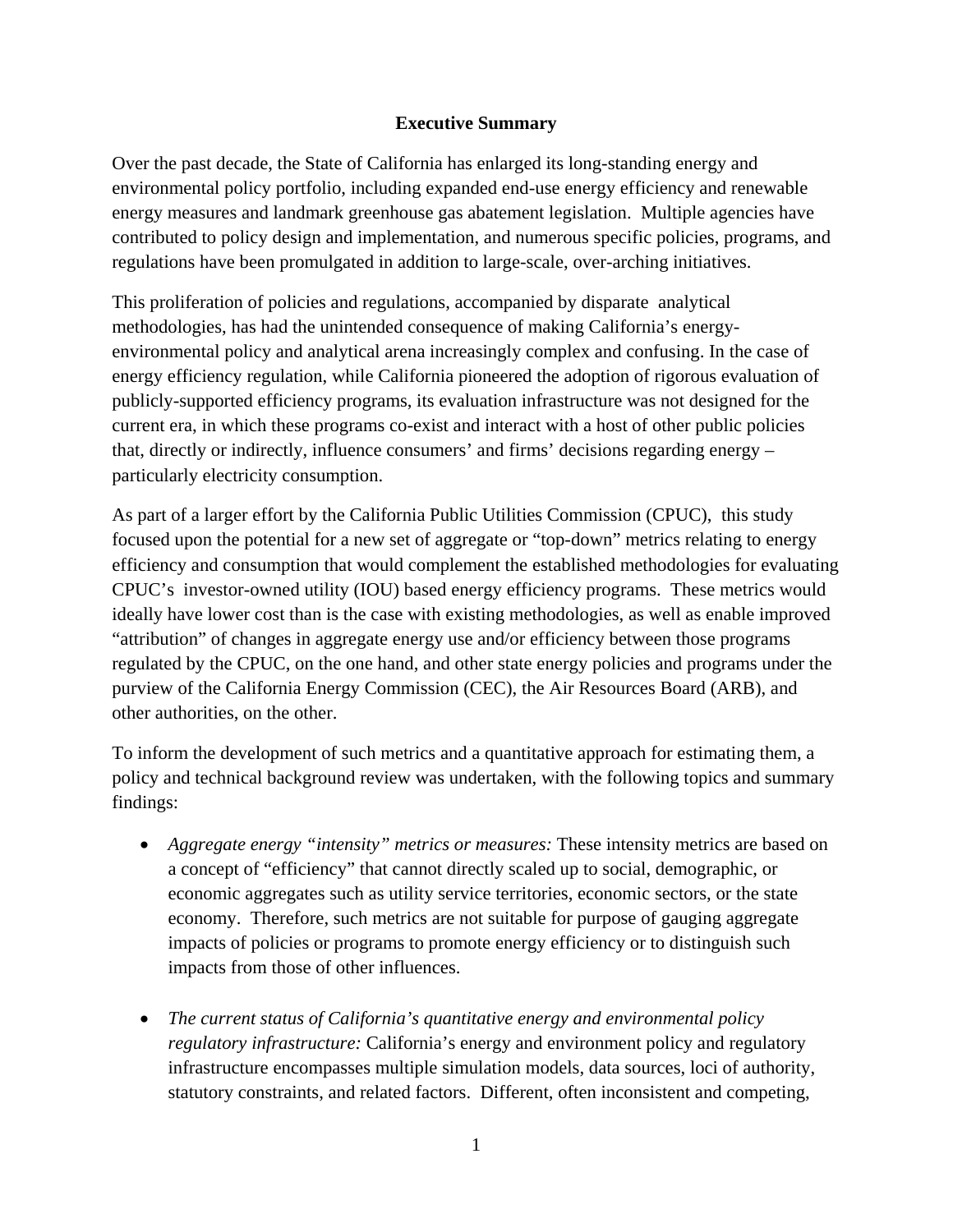models and methods are applied by different agencies or institutions with overlapping jurisdictions of responsibility. This problem cannot be solved by simply adding a new top-down energy efficiency metric to the mix, regardless of how it is defined and estimated. Simplicity, transparency, and flexibility are therefore high priorities for any new macro consumption metrics.

- *The state-of-development of energy efficiency program evaluation around the U. S :*  Efficiency EM&V continues to evolve, but even "traditional" issues such as consistent reporting, treatment of free-ridership, and accuracy are still challenges in practice. The issues addressed in the present study are at the frontier of this field, and there are currently no "role models" to draw upon. Thus, there is an opportunity for California to play a leadership role.
- *The use of econometric and statistical methods in efficiency EM&V:* At the programspecific level, these methods have an established history, particularly in California. They are recognized for their usefulness in *ex post* savings estimation and controlling for free ridership, reflecting the underlying similarity between the measurement and related issues that arise in efficiency evaluation and those that are present in other public policy applications where the methods are used. Because randomized controlled experiments are typically infeasible, alternatives include i) The use of so-called "natural experiments" to identify the effects of policies in the market, for example, the use of control groups of program non-participants in efficiency EM&V; ii) Propensity score matching to correct for simple selection issues – such as energy efficiency free-ridership – when the treated and untreated groups can be matched on a sufficient set of pretreatment characteristics; iii) Instrumental variables, which can be used when a variable exists that is uncorrelated with the outcome of interest but correlated with the treatment (i.e., the policy or program intervention). As in other applications, the core challenge in applying these and other methods is obtaining the empirical data necessary to support econometric or statistical models that can capture the effects of interest, and in designing such models to exploit inevitable limitations, weaknesses, and problems with the data. These data issues are if anything even more difficult in the context of energy consumption and efficiency. Thus, there must be clear understanding and appropriate expectations regarding what this approach can and cannot accomplish, and its usefulness for regulators and other stakeholders.

In summary, our recommendations for macro consumption metrics are:

1. The appropriate top-down metrics are simply absolute energy consumption levels – i.e., in watt-hours and therms (and multiples thereof) – and changes to same due to programs, at any of several scales of aggregation, from utility service territory to statewide sectors (residential, commercial, etc.).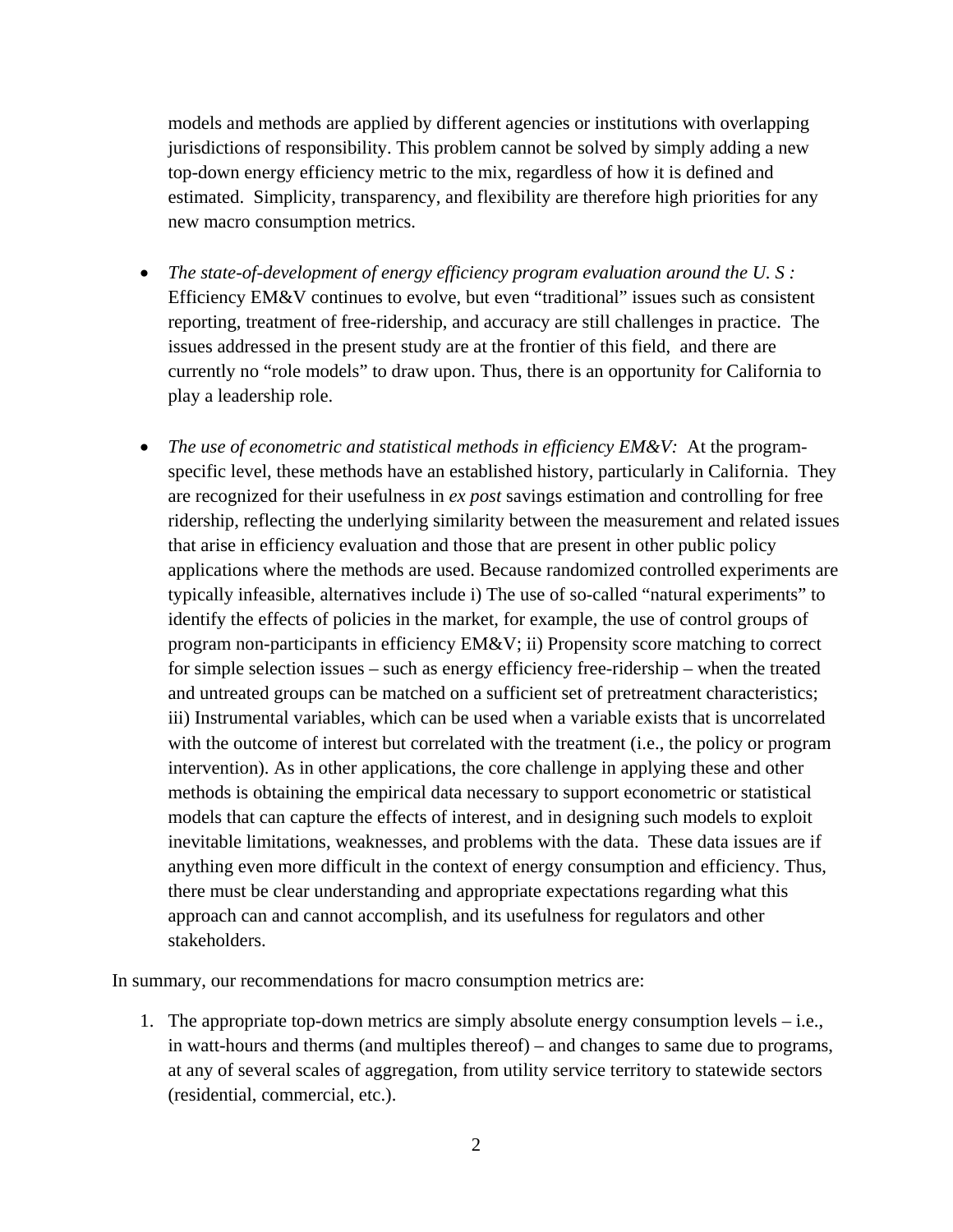- 2. These metrics should be estimated econometrically, initially without the direct use of simulation models whether those specific to efficiency program analysis, energy demand forecasting, or statewide economic analysis. The results would be used to estimate energy efficiency program impacts in the aggregate, in the presence of other drivers of consumption, and to assess the feasibility of using this approach for more detailed attribution among energy efficiency policies and programs given the complexity of the regulatory environment and data limitations. Existing program savings estimates should not be directly incorporated in these estimates, which should instead provide a quasiindependent means of gauging aggregate program savings.
- 3. The problem of consistency, inter-comparison, and coordination of these metrics and their policy applications with other models, methods and measurements is a challenging research problem in its own right, and addressing it should be closely integrated with the development of the metrics.

A proposed pilot study to implement these recommendations would comprise three elements:

1) *An estimation of aggregate, statewide electricity consumption impacts of energy efficiency policies and programs in the residential sector*

A rough estimate of total energy efficiency savings from all sources over the years 2000-2009 will be obtained by performing a linear regression analysis on a panel of geographic aggregates across the United States. The dependent variable will be electricity consumption, and the independent variables will be average electricity price, economic aggregates (average household income, total population, average unemployment, total housing units, etc), weather aggregates (average temperatures or heating and cooling degree days), state, and year. The model will be estimated by standard linear panel methods. Data from California (CEC and CPUC sources), the U. S. Energy Information Administration (USEIA), and the U. S. Census Bureau will be used. The regression estimates will be used to calculate the implied statewide policy effects, with the specification of the model allowing some degree of control for nationwide and intra-state confounding factors, with the estimated effect for California being the combination of statespecific energy policies and any other state-specific effects correlated with energy consumption.

*2a) An identification of the programs and/or sets of programs that can be specifically estimated/attributed, the information requirements for doing so, and estimations of their effects (for programs differentiated by time and space within California);* 

*2b) An econometric impact attribution among efficiency programs, codes, standards, and other policy and market influences.* 

Because comprehensive California micro-level (household) data are neither readily "available" nor currently in a form suitable for this type of analysis, we will instead use information on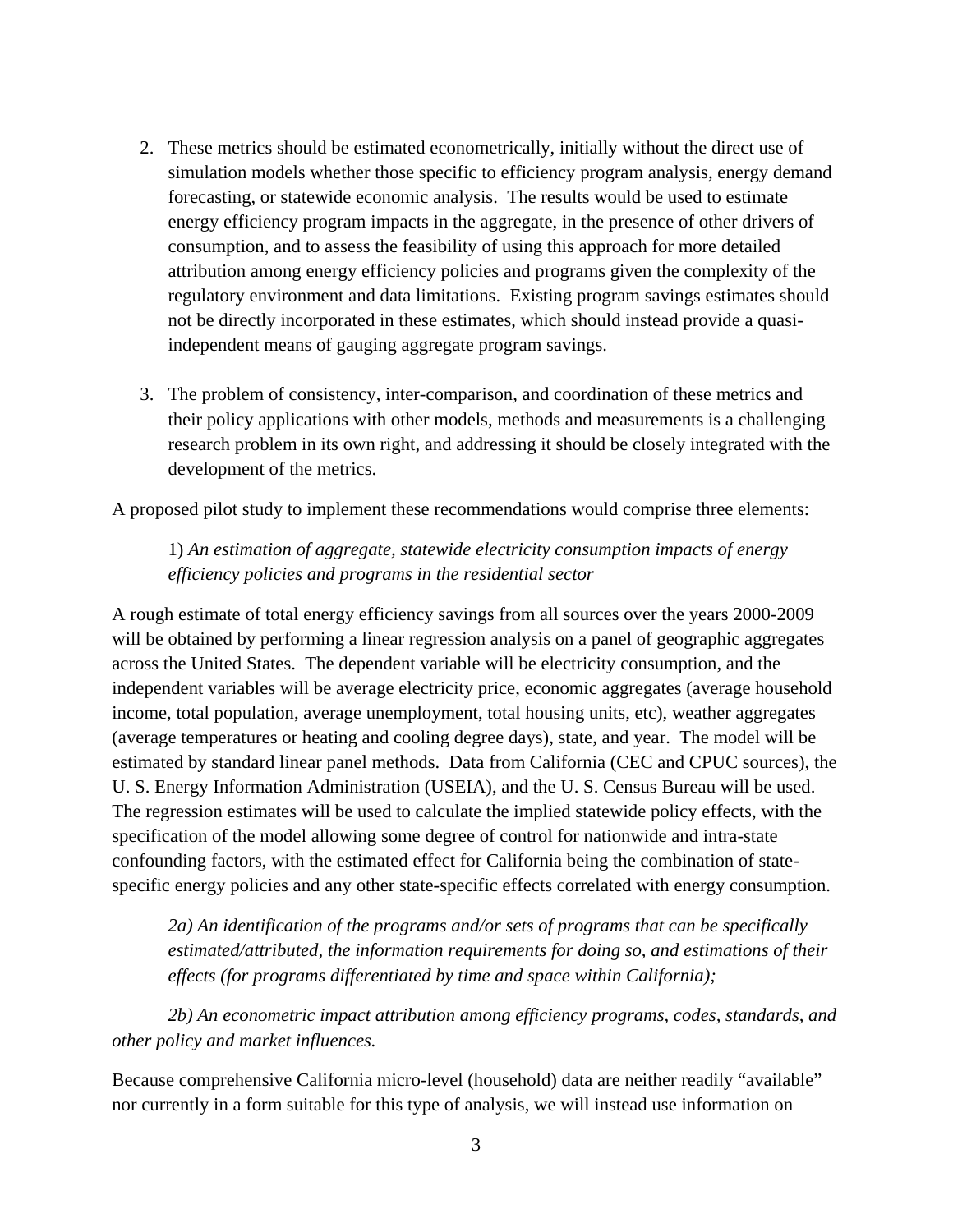temporal and spatial differences in efficiency policy and program implementation within California to identify their effects. Some programs are utility or locality specific, while other have been phased in over different periods, and the resulting variation can be used in a similar way to state variation as described in 1), above, to identify program effects. After identifying suitable comparison groups, analysis mirroring that in 1) would be performed to estimate these effects. In the absence of billing data, comparison across CA metropolitan statistical areas from the American Housing Survey may be a viable alternative.

Because of data limitations and the degree of overlap and interaction among programs and categories, it is not possible to directly and definitively estimate or attribute total energy savings among appliance standards, building standards, utility efficiency, and market effects/naturally occurring. However, a coarse overall estimate can be obtained by first estimating the effects of individual programs, aggregating these into categories, and then attempting to control for the overestimate of the total effect in each category that would result from interaction and duplication among the programs and categories. The total amount of this "overlap" might be quantifiable if the effects of all programs were estimated and the total compared to the estimated total California energy savings using the national comparison method previously described. The primary hurdle for implementing this approach is that over 400 separate efficiency programs are currently in place in California. Despite this sheer complexity, as well as the extremely large number of programs relative to the amount and quality of available data, we will attempt to define and apply aggregate program measures.

*3) Development and initial testing of an analytical framework for i) Comparing and articulating metric estimates with outputs of one or more existing simulation models used or sponsored by CPUC and/or CEC, and ii) Using metric-based program impact estimates with model-based prospective goal-setting.* 

In consultation with CPUC and other stakeholders, we will define and implement an analytical framework for structured comparison of a selected set of our econometrically-estimated consumption and savings top-down metric results with those generated by an energy demand model or analytical tool (to be selected) that is in active use in California's efficiency EM&V and goal setting process. This framework will i) Include technique for taking account of the formal uncertainty quantification associated with the metrics in this comparison; ii) Allow for "harmonization" of the two sets of quantitative estimates without imposing a requirement of equality of numerical values; iii) Integrate metric-based retrospective savings estimates with prospective goals that are model-based.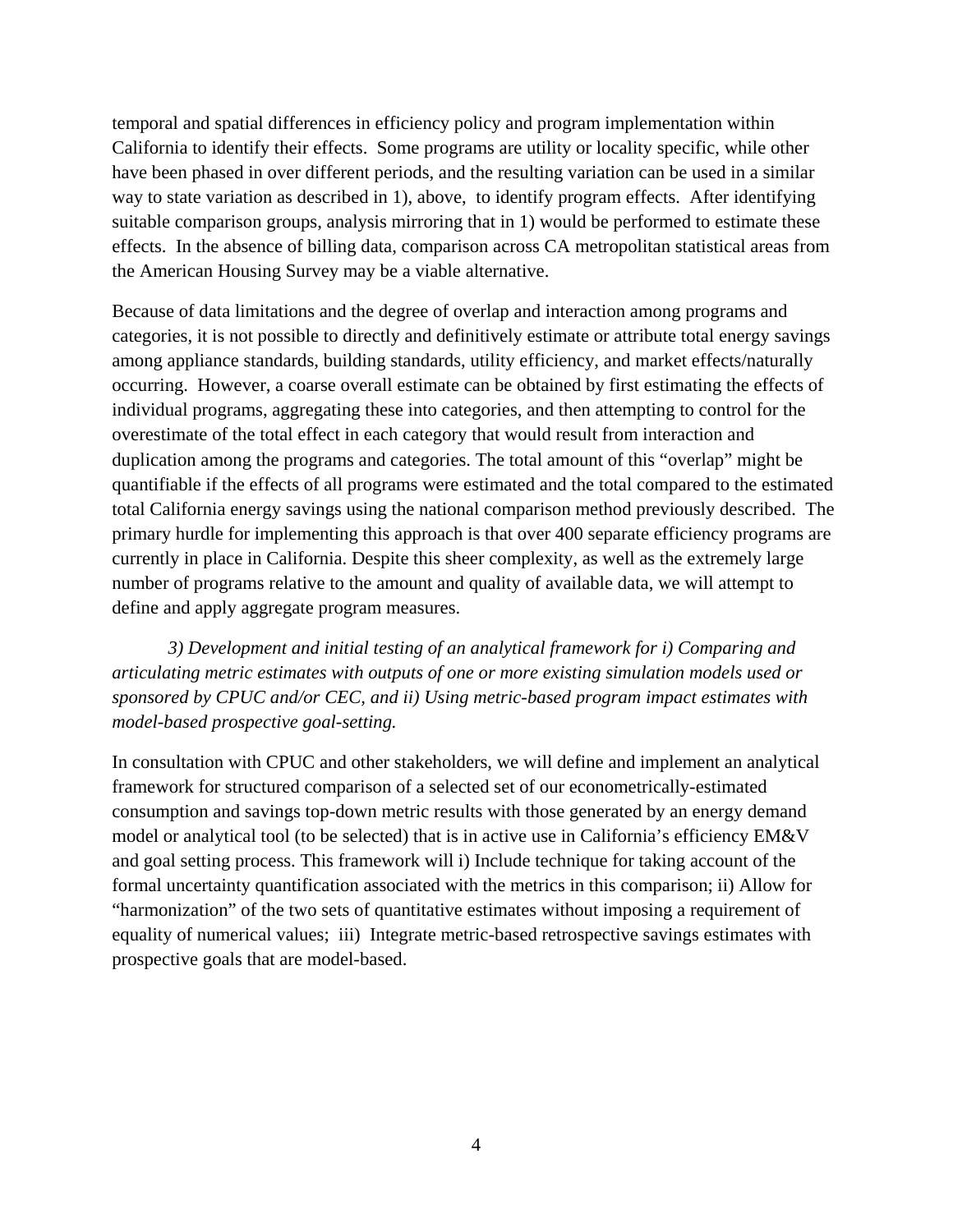# **1: Introduction and Overview**

Over the past decade, the State of California has expanded its long-standing leadership role in energy and environmental policy in both scope and scale. End-use energy efficiency has reemerged as a centerpiece of policy, renewable energy has received renewed emphasis and policy support, and landmark greenhouse gas abatement legislation was enacted in 2006. In each of these areas, multiple agencies have contributed to policy design and implementation, and numerous specific policies, programs, and regulations have been promulgated in addition to large-scale, over-arching initiatives.

This proliferation of policies and regulations, however, accompanied by disparate analytical methodologies, has made California's energy-environmental policy and analytical arena increasingly complex and confusing. Established approaches to quantitative policy analysis have been overtaken, as it were, by the increasing demands placed upon them. This tension is particularly acute in energy efficiency regulation. While California pioneered the adoption of rigorous evaluation of publicly-supported efficiency programs, its evaluation infrastructure was not designed for the current era, in which these programs co-exist and interact with a host of other public policies that, directly or indirectly, influence consumers' and firms' decisions regarding energy – particularly electricity consumption.

This report has been prepared as part of a larger effort by the California Public Utilities Commission (CPUC) to explore, develop, and as appropriate implement, new concepts and methods for i) gauging the effects of its portfolio of investor-owned utility (IOU) based energy efficiency programs, ii) strategic and near-term planning and implementation of new programs, and iii) coordinating and integrating these activities with those of other state energy and environmental agencies and authorities (CPUC 2009). It is specifically focused upon the potential for a new set of aggregate or "top-down" metrics relating to energy efficiency and consumption that would complement the established methodologies for program evaluation currently in place (CPUC 2010b). This investigation is inspired in particular by the work of Horowitz (2011). Key characteristics desired in such metrics are greater simplicity, transparency, ease of implementation, and lower cost than is the case with existing methodologies. It is also hoped that these metrics would enable improved "attribution" of changes in aggregate energy use and/or efficiency between those programs regulated by the CPUC, on the one hand, and other state energy policies and programs under the purview of the California Energy Commission (CEC), the Air Resources Board (ARB), and other authorities, on the other.

In summary, our findings and recommendations are as follows. First, we propose that the appropriate top-down metrics for these purposes are simply absolute energy consumption levels – i.e., in watt-hours and therms (and multiples thereof) – and changes to same due to programs,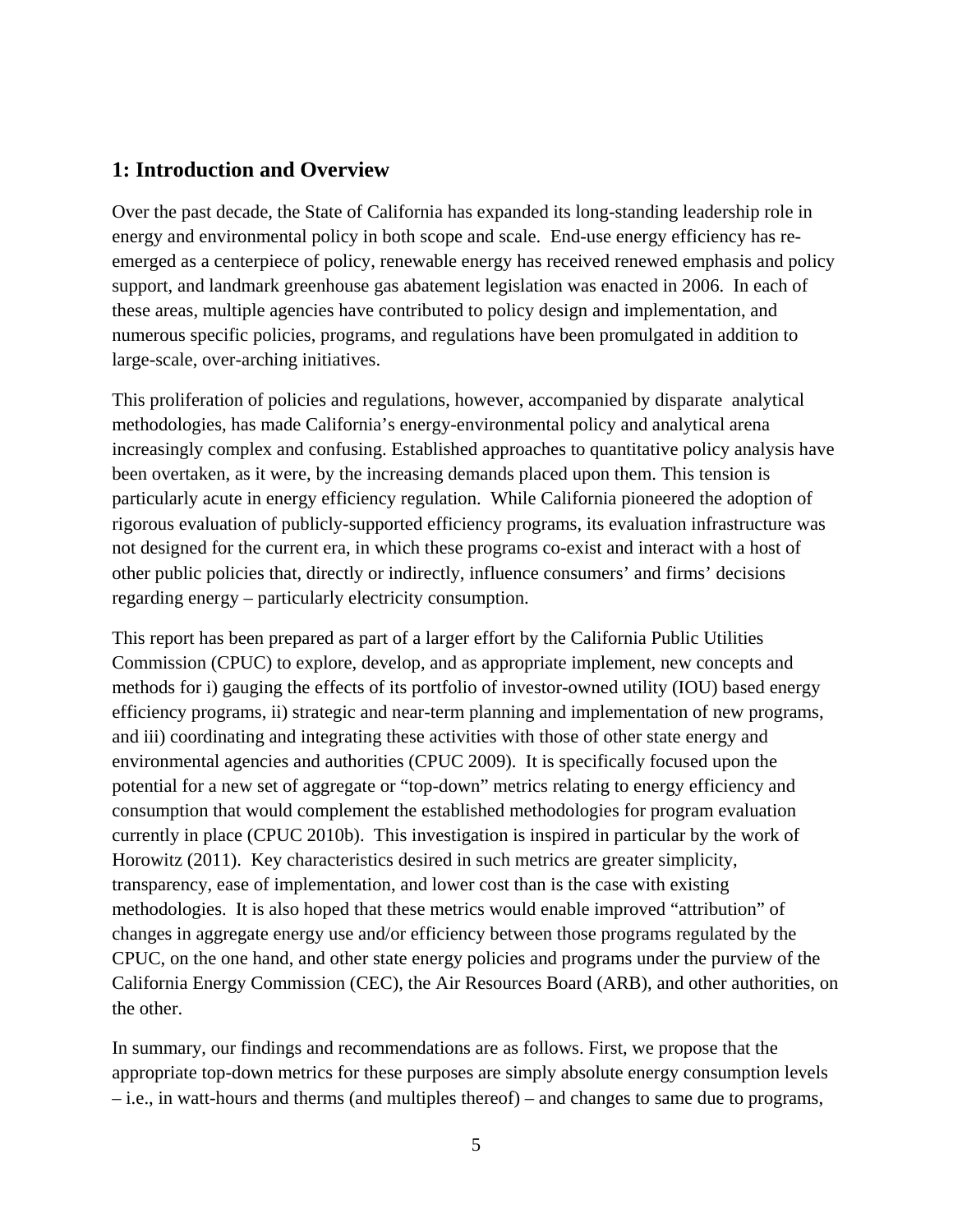at any of several scales of aggregation, from utility service territory to statewide sectors (residential, commercial, etc.). Second, we also propose that the appropriate method for estimating these metrics is econometric, initially without the direct use of simulation models whether those specific to efficiency program analysis, energy demand forecasting, or statewide economic analysis. These metrics would be used to estimate energy efficiency program impacts in the aggregate, in the presence of other drivers of consumption, and we would assess the feasibility of using this approach for more detailed attribution among energy efficiency policies and programs given the complexity of the regulatory environment and data limitations. Our approach would *not* incorporate existing program savings estimates; it would instead provide a quasi-independent means of gauging aggregate program savings. Finally, we view the problem of consistency, inter-comparison, and coordination of these metrics and their policy applications with other models, methods and measurements as a research problem in its own right, and propose as part of our pilot study the development and initial testing of a framework for addressing this general coordination problem.

The paper is organized as follows. In the following section, we discuss several key background topics that inform our proposal, including aggregate efficiency metrics, the current state of California's energy policy analysis infrastructure, and econometric energy program evaluation. We then summarize, in Section 3, the fundamental elements of and rationale for our proposed approach. Next, we present a proposed pilot project to implement and test our approach. References are listed at the end of the paper, followed by an appendix with further details on data sources to which we refer in the main text.

# **2: Background**

### *a. Energy efficiency and energy intensity*

Conventional end-use energy efficiency policies and regulations – in California and elsewhere – are based on engineering applications of the first-law thermodynamics applied to specific types of energy-using equipment. The basic principle is that of reducing the amount of energy  $-$  i.e., fuel (electricity or natural gas) – required to provide a given quantity of energy *service*, such as space cooling, refrigeration, or lighting.

Characterizing energy efficiency at larger scales has long been approached primarily through commonly-used metrics of energy *intensity* such as energy per dollar of economic output, per capita, per square foot (in buildings), or per unit of output (such as tons of steel or other manufactured products). However, such intensity metrics are neither aggregate versions of engineering efficiency – with, e.g., economic sectors, or statewide building stocks substituting for refrigerators or space cooling systems - nor particularly useful as aggregate measures of the prevalence or penetration of efficient equipment within the larger "entity." Regarding the first point, the core issue is that both the theoretical and the empirical relationships between aggregate energy "inputs" to aggregate economic or other "outputs" are very different from those between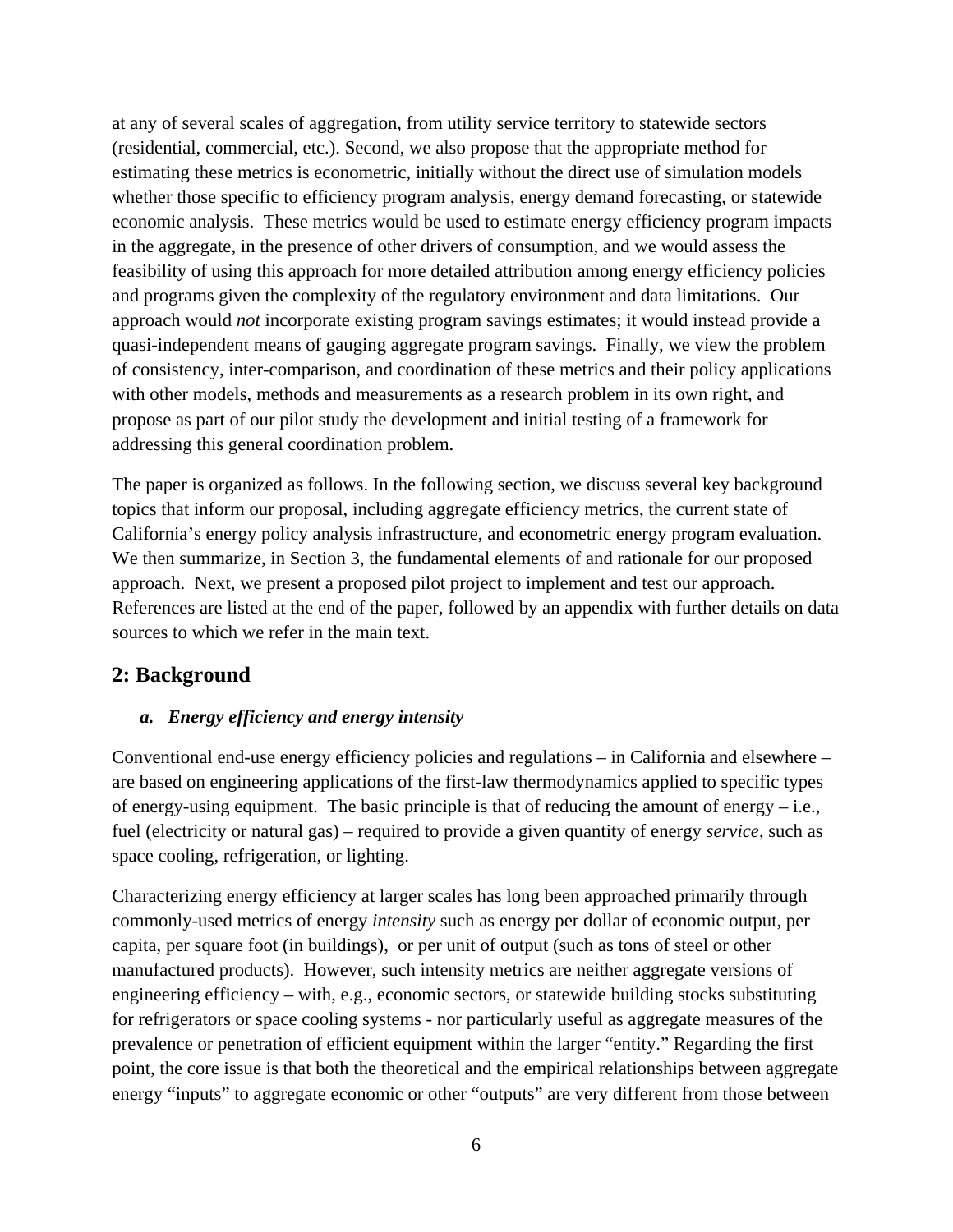fuel inputs to, and energy service outputs from, particular types or units of equipment. Although greater complexity is certainly one aspect of this distinction, it is not the only or even necessarily the most important one. Regarding the second point, the core issue is that there is not, in general, a strong correlation between the penetration of energy-efficient equipment in a sector or other aggregate, on the one hand, and the aggregate level of energy (fuel) consumption in or by that sector, on the other. Other factors – such as (depending on the example) population growth, weather, energy prices and levels of economic activity including household income – can and generally do have greater influence on aggregate energy consumption than the efficiency of installed stocks of energy-using equipment.

Both points are illustrated by the well-known "Rosenfeld curve" comparing per capita electricity use in California, which has been roughly constant since the mid-1970s, with that in the United States overall during the same period, which has continued to rise. This divergence is widely attributed to California's energy-efficiency-promoting policies and regulations, the implementation of which also began in the mid-1970s. There has long been a certain level of controversy regarding this claim, with assertions that, e.g., relatively favorable weather conditions or "structural change" in the state economy accounted for the phenomenon; very recently, the California Energy Commission (CEC) has in fact revised (downward) its estimate of the historical impacts of energy efficiency on the basis of a re-examination of the 1970s and 1980s data on energy savings from utility efficiency programs.<sup>1</sup> For the present discussion, however, consider the CEC's previous estimate and suppose that it accurately reflects the historical impacts of the state's energy-efficiency policies and programs. Then, as Rosenfeld himself has pointed out, these very estimates imply that only around twenty percent of the historical difference between California and U. S. national per capita electricity consumption can be attributed to these policies and regulations (Rosenfeld 2009). We also note that, aside from the magnitude of the "Rosenfeld effect," it is still the case that absolute – not per capita – California electricity consumption has increased substantially over the past four decades. These facts exemplify our previous points: Aggregate per capita electricity consumption is not analogous to equipment-specific engineering efficiency (such as COP or SEER ratings), and absolute aggregate consumption is relatively weakly related to the penetration of end-use efficiency.

Such considerations notwithstanding, it is nevertheless possible to define and estimate aggregate energy intensity metrics. The most thorough and rigorous effort to do so was that of the U. S. Department of Energy in the 1990s (USEIA 1995, Battles and Burns 1998). This study examines and empirically compares energy efficiency/intensity indicators for the U. S. residential, commercial, transportation, and manufacturing sectors, and for the economy as a whole. For example, in the residential and commercial sectors, the indicators include energy per building, per square foot, and per household or employee; in the manufacturing sector, energy

<sup>&</sup>lt;sup>1</sup> This change has in turn engendered controversy in the context of the California's multi-stakeholder review of historical efficiency program impacts.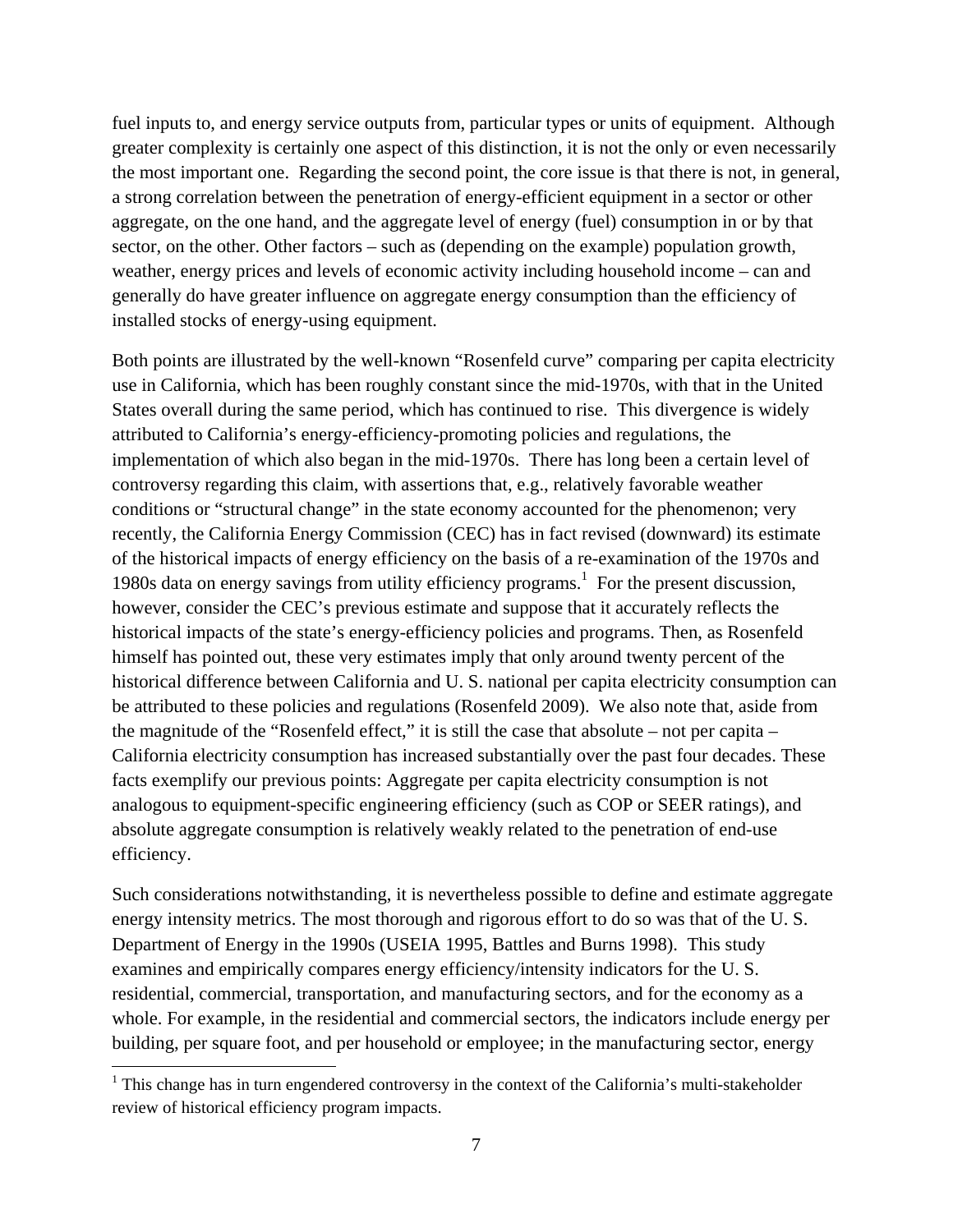per gross output, per value of shipments, and per value of production are among those analyzed. The EIA's findings reflect our previous points on the limitations of aggregate indicators. One of the study's conclusions, for example, is that even within sectors, different indicators can yield results on changes in energy intensity that differ not merely in magnitude but in sign – that is, across sector-specific indicators, there can be uncertainty not only about "how much" energy intensity changes over a period of time, but even about whether it increased or decreased. In addition, the study highlights the inter-sectoral differences among indicators, including that – particularly between the industrial and the other sectors – valid indicators for one sector may be simply indefinable for another.

We conclude that aggregate energy intensity metrics are not surrogates for, analogues to, or estimates of, the narrower physics-based concept of energy efficiency upon which standard public policies are based. This concept cannot be directly scaled up to social, demographic, or economic aggregates such as utility service territories, economic sectors, or the state economy. As a corollary (and for the same reasons), such metrics are not suitable for purpose of gauging aggregate impacts of policies or programs to promote energy efficiency or to distinguish such impacts from those of other influences.

#### *b. California's complicated energy analysis process*

The interest in relatively simple metrics stems in part from the complexity not only of the existing program evaluation process but also of the larger analytical infrastructure in California's energy and environment – particularly greenhouse gas (GHG) policy and regulatory infrastructure. There are multiple simulation models, data sources, loci of authority, statutory constraints, and related factors involved. These include the CEC energy demand forecasting modeling system and the ongoing policy process to which it contributes, notably the *Integrated Energy Policy Report*; the ASSET and SESAT models developed by Itron, Inc.; the E-DRAM computable general equilibrium model used by the California Air Resources Board for implementing AB32; the "calculators" developed by E-Three, Inc., and used by CPUC and other stakeholders; the various demand forecasting models and techniques used by the IOUs. While the CEC model and its forecasts have been adopted by the CPUC as "official" for portfolio and program planning, there is otherwise no centralized authority for coordinating these modeling activities, and only limited methodologies for inter-comparison and articulation of their inputs, assumptions, and results. While perhaps more pronounced in California than in other U. S. states, this state-of-affairs is by no means unique in the policy and regulatory world, particularly at the level of national governments: Different, often inconsistent and competing, models and methods applied by different agencies or institutions with overlapping jurisdictions of responsibility.

This problem cannot be solved by simply adding a new top-down energy efficiency metric to the mix, regardless of how it is defined and estimated. Even if such a metric satisfies the criteria of simplicity, relatively low cost, and ease of use – even if it is all-around a "better" analytical tool – it should not be expected, *per se*, to untie the analytical "knot" in California's energy policy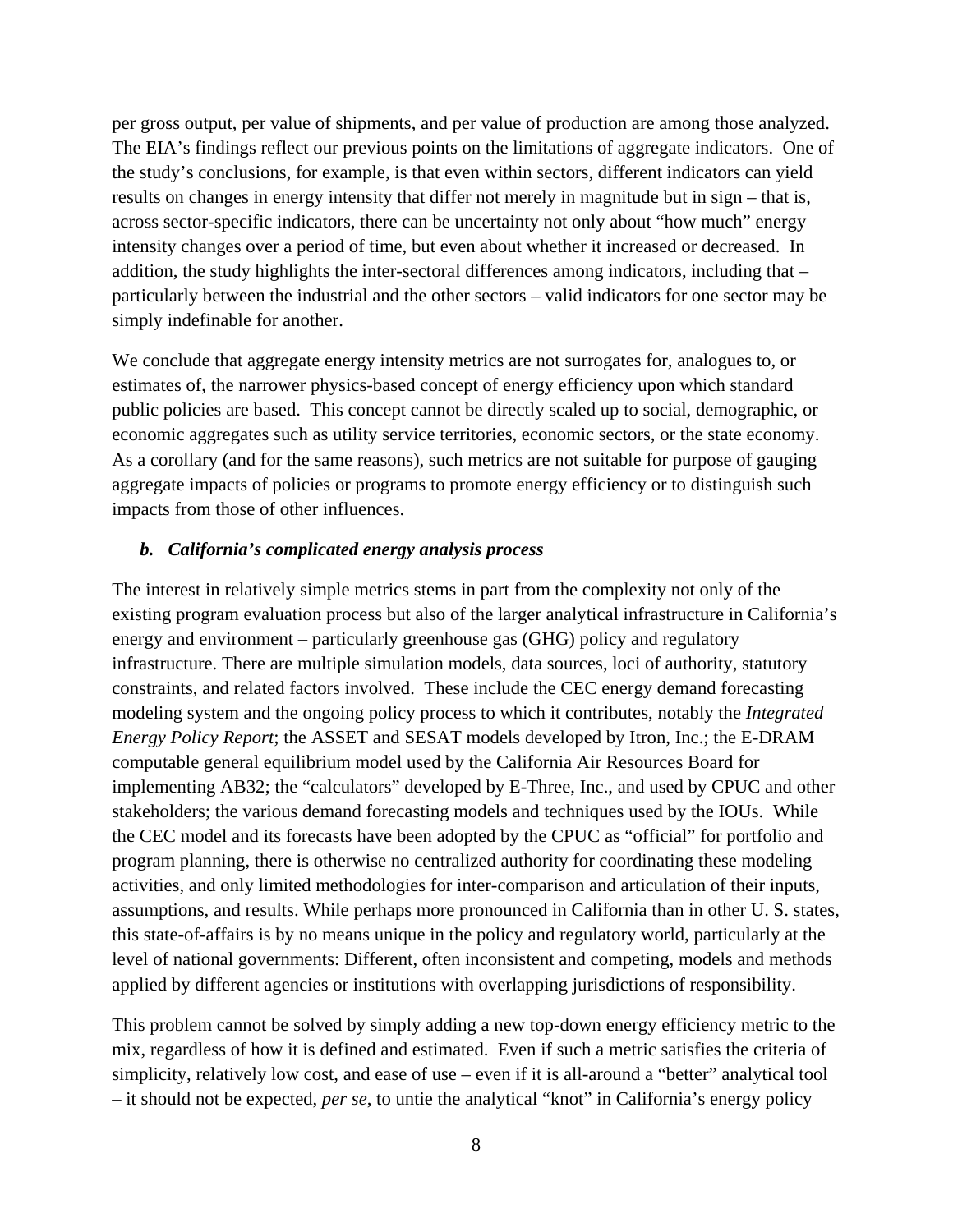and regulation. Indeed, it will be a challenging task to simply determine, quantitatively and with reasonable precision, how metric estimates are related to outputs from existing models, much less how they can be integrated with these outputs.

The example of the Northwest Power and Conservation Council (NPCC) is instructive regarding this point. The NPCC conducts comprehensive supply and demand-side electricity planning for the Pacific Northwest. The NPCC's current overall conceptual policy framework is quite closely aligned with California's in that it emphasizes, among other components, energy efficiency, renewable energy, and CO2 emissions reduction, with the energy efficiency elements being based on the standard principles of cost-effectiveness, efficiency potentials, and so forth (NPCC 2010). While bearing official responsibility and authority for regional power planning, the Council does not directly regulate or oversee individual public or investor-owned utilities. Moreover, the Council maintains and employs a quantitative energy forecasting and modeling system that is at least as complex, in a narrow technical sense, as California's. Yet, as near as we can determine, the NPCC is not subject to the analytical confusion regarding energy forecasting, policy planning, and outcome measurement that is plaguing California. The essential reason, in our judgment, is that there are not *competing* models, methods, or authorities within the domain of the Council's jurisdiction and operations. Thus, its complex models and other analytical methods do not need to be directly coordinated or integrated with others'. This contrast with California is quite fundamentally a matter of different institutional arrangements, not different modeling and analysis methods.

In the same context, we also highlight California's recently-launched multi-stakeholder "demand analysis" project sponsored by the CEC and CPUC, the "DAWG" (Demand Analysis Working Group). This effort arose following the CPUC's adoption of the CEC demand forecast, to address questions and concerns – particularly on the part of the IOUs – regarding the treatment of energy efficiency in these forecasts and in the underlying demand modeling system. *This effort was focused not on developing "new" analysis techniques but rather on understanding those already in use.* That a dedicated, multi-year effort has been required for this purpose is evidence both of the difficulty of the underlying technical issues and of the magnitude of resources and commitments needed to deal with them. We regard the DAWG as an important step in reconciling the complications that have emerged in the quantitative foundations of California energy regulation, and its example has informed our analysis.

### *c. Efficiency program evaluation across the U. S.*

A recent and authoritative review of current practices in efficiency program evaluation, measurement, and verification (EM&V) is presented in Messenger et al. (2010). Rather than repeating or attempting to summarize this review, we highlight several of its findings that are relevant for this project.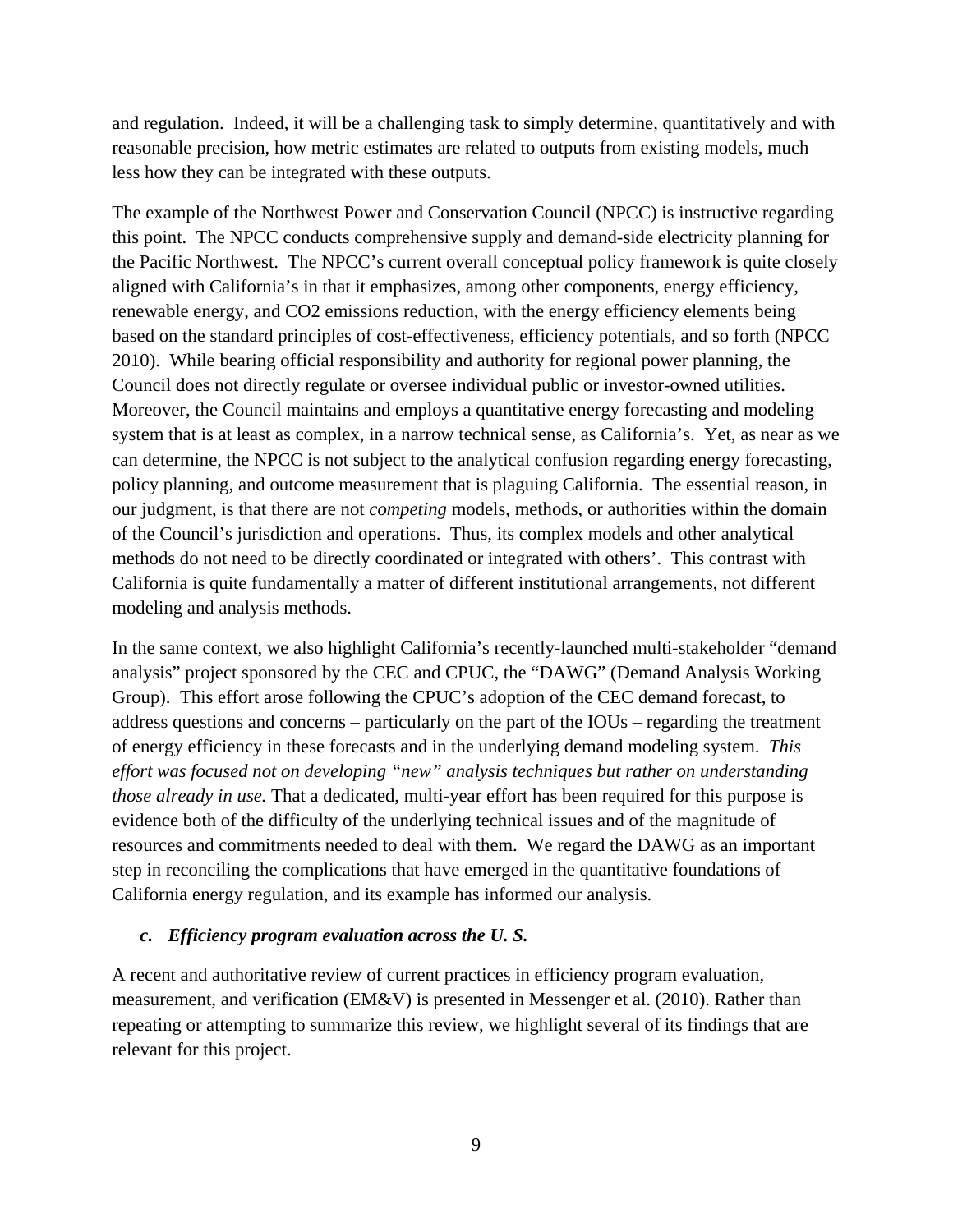First, there is a general although not strict commonality in EM&V approaches and priorities across jurisdictions, including a focus on process, load impact, and cost benefit analyses, an accounting for free-ridership, and the use of deemed savings estimates. Second, there is at the same time considerable variation in key specifics of implementation, including protocols for defining and report program savings, techniques for estimating net (as opposed to gross) savings, and quality control and accuracy. Third, and particularly significant for our study, Messenger et al. find that "…states have made limited progress in addressing the analytic challenges associated with aggregating estimates of gross program savings into load forecasting frameworks." They point out that this problem can in practice "…result in under- or overcounting of savings which may adversely affect resource planning decisions and/or estimates of impacts on greenhouse gas emissions"(*ibid*, p. 29).

The review clearly documents that efficiency program EM&V remains very much a work-inprogress, and that even "traditional" issues such as consistent reporting, treatment of freeridership, and accuracy are still challenges in practice. In our interpretation, the report's recommendations for EM&V RD&D activities also reveals that the issues being addressed in the present study are at the frontier of this field and that new ideas are needed. This implies that, while exchange of information and coordination with other states on EM&V development may be desirable, there are currently no "role models" for California to draw upon, and that there is an opportunity for California to again play a leadership role.

### *d. Econometric energy program evaluation i. Principles and examples*

The use of econometric and statistical methods in efficiency EM&V, at the program-specific level, has an established history. Such methods were recognized for their usefulness in *ex post* savings estimation and controlling for free ridership in the California evaluation "Protocols" in the 1990s (CPUC 1998). Examples of their application include Train et al. (1994) and Kandel  $(1999)$ .<sup>2</sup> This can be seen as reflecting the underlying similarity between the measurement and related issues that arise in efficiency evaluation and those that are present in other public policy applications where the methods are used.

There are several standard econometric approaches to policy evaluation. As in the analysis of medical treatments and pharmaceutical drug efficacy, randomized controlled experiments are ideal. They are, however, exceptionally rare in economic or regulatory policy analysis. One example in the area of energy efficiency is Wolak (2011), which analyzes the effect on electricity demand of a dynamic pricing experiment conducted in the District of Columbia. Wolak estimates the average treatment effect using a linear regression model and finds significant and quantitatively large demand reductions. However, the straightforward casual interpretation

<sup>&</sup>lt;sup>2</sup> Sanstad (2007) provides a background review and analysis of several examples.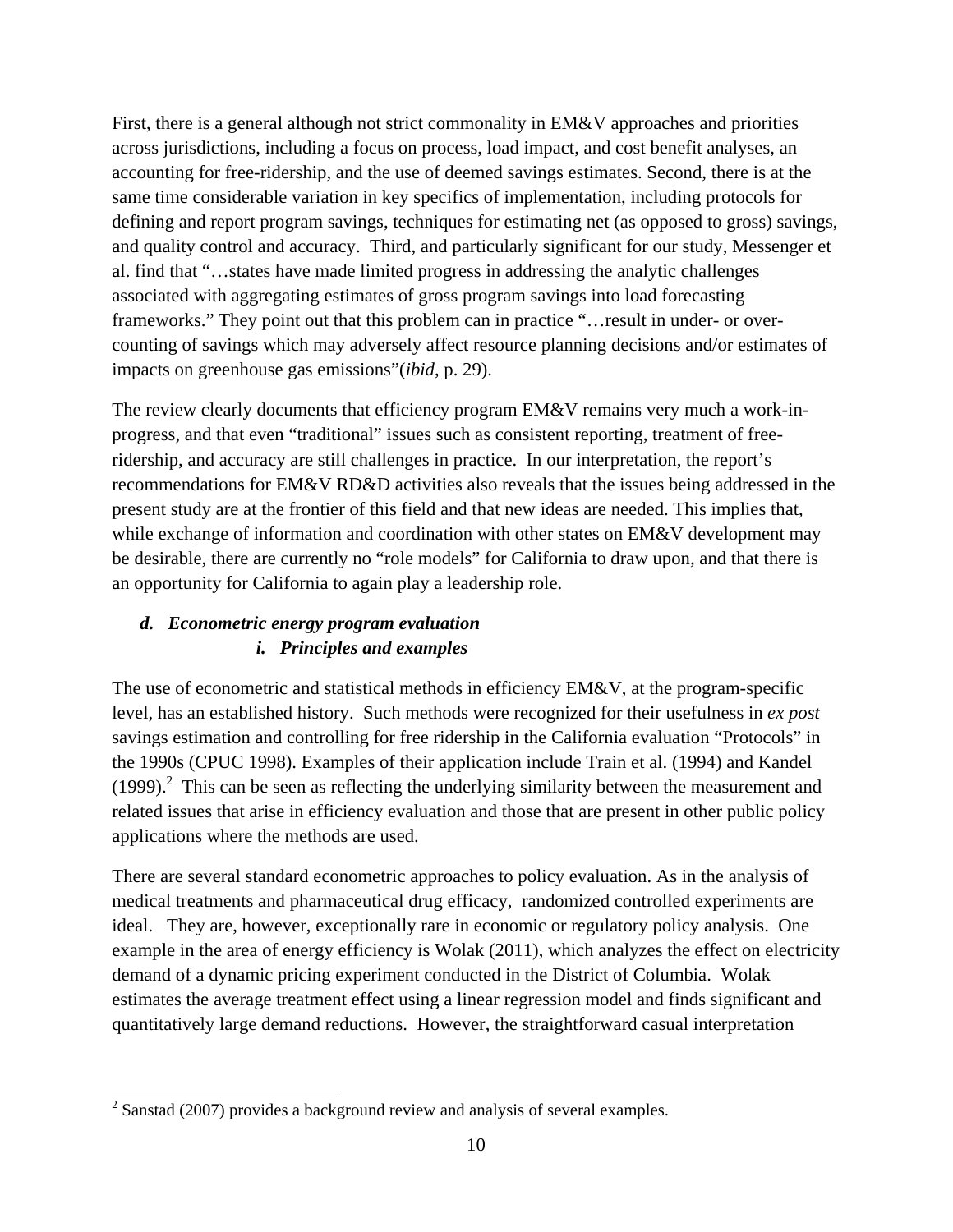presented is not easily generalized since Wolak's empirical example is of a rare, truly random experiment on electricity customers.

A second example of a randomized field experiment in energy efficiency policy is examined in Costa and Kahn (2010). Costa and Kahn analyze data on a field experiment carried out by a large California utility. The utility mailed a Home Energy Report (HER) to a randomly selected treatment group. The HER provided energy usage information relative to that of neighbors along with energy saving tips. Costa and Kahn were able to merge the utility's billing and treatment data with commercially available individual voter registration and marketing data from www.aristole.com . Using this data set they were able to estimate the effect of the HER on household electricity consumption while controlling for certain socio-political factors. Again, it should be emphasized that the causal interpretation is possible due to the random assignment of households into the treatment (i.e., receiving the HER) and control groups.

Because of the difficulty of conducting randomized experiments, a more common alternative is the use of so-called "natural experiments" to identify the effects of policies in the market. This approach has been used extensively in studying policies such as the minimum wage, since adjoining regions may have different policies due to state or local laws. Identification of such as natural experiment can be effective in disentangling the market outcomes of a single policy. In conventional energy efficiency EM&V, the use of control groups of program non-participants is an example of this method. Due to California's leadership role in energy efficiency, many such econometric studies on U.S. energy policy have been conducted using data and examples from this state.

Chong (2011), for example, studies the temperature response of new and old (pre-1970) homes in California. Due to California's extensive energy efficiency building standards, engineering models predict a significant decrease in energy usage in new buildings. However, market responses and other factors could offset these savings. Chong constructs a data set using billing histories for residential households from three IOUs, county assessor data for home characteristic information, U.S. Census data for economic and additional home characteristic information, and temperature data. Using this data set, Chong performs a linear regression analysis of temperature response by home vintage. Without controlling for home characteristics or economic factors, homes built after 1970 are estimated to have a higher temperature response with the newest homes having the largest response. However, newer homes are more likely to have central air conditioning and tend to be larger. In addition, household incomes tend to differ across building vintages. After controlling for square footage, presence of central air conditioning, and income, Chong finds no significant difference between the temperature response of pre- and post-1970 homes. This is still a significant finding since, ceteris paribus, a decrease in temperature response would be expected. Chong is careful to emphasize that no causal interpretation can be made from these results, but he offers many potential explanations, including behavioral and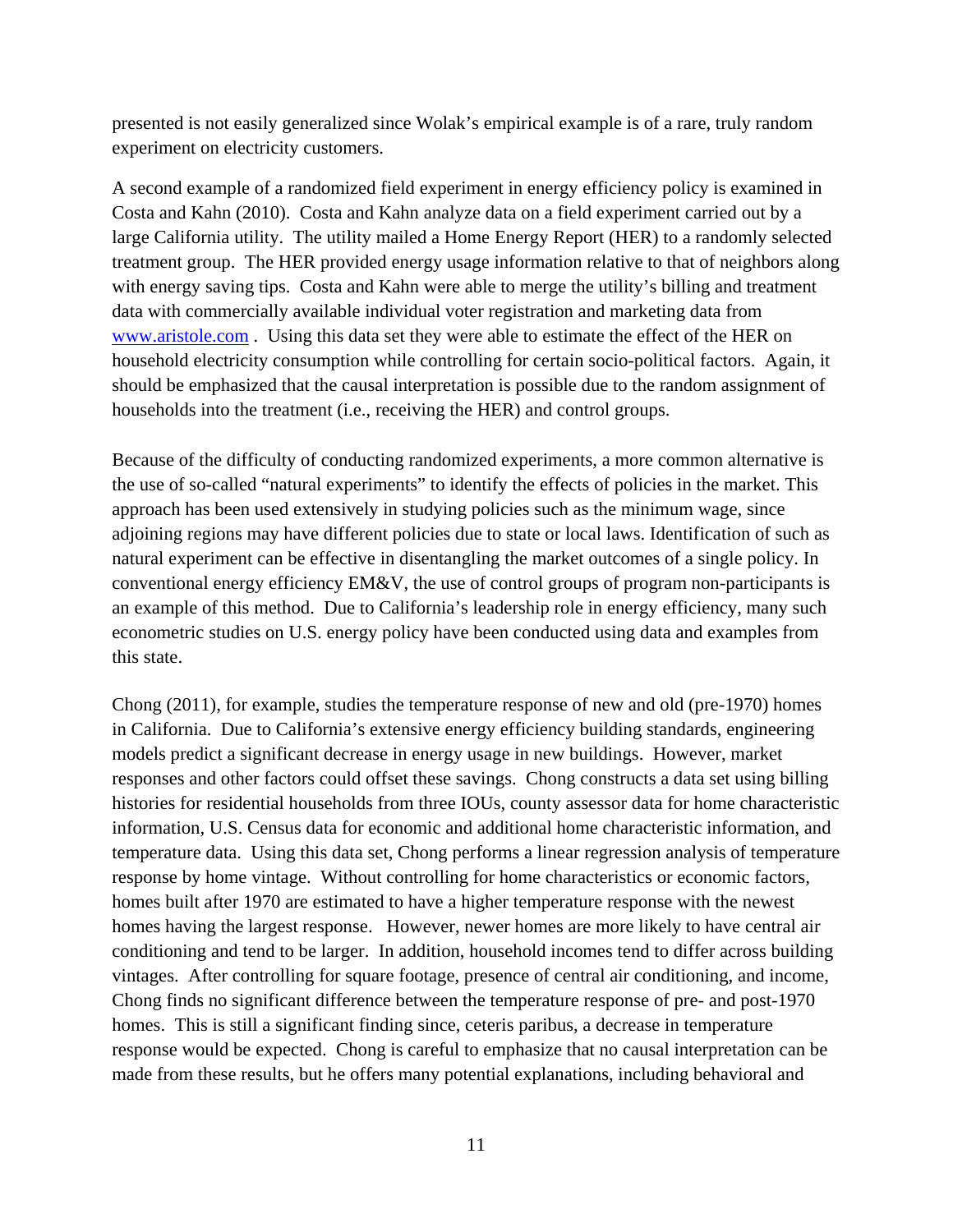selection effects. Unfortunately, the regression methodology is unable to disentangle these potential contributors in this setting.

Analogously, Jessoe and Rapson (2011) analyze the effect of time-of-use (TOU) pricing by an unspecified public utility for commercial and industrial electricity customers. The structure of this TOU program provided a unique opportunity to potentially econometrically estimate its effect. The utility automatically transferred customers onto TOU pricing if their monthly demand exceeded a specified threshold. After transferring to TOU pricing, they could not return to the regular rate schedule regardless of future demand. All customers had the option to convert to TOU pricing but were also unable to subsequently switch back. Jessoe and Rapson use data on monthly electricity usage, expenditure, rate structure, and whether the customer opted into or was mandated onto TOU pricing. They use a difference-in-difference method to estimate the effect of TOU pricing on customers bills, total usage, and peak load usage. Jessoe and Rapson find that mandatory switchers reduce both their total and peak usage, while voluntary switchers exhibit statistically insignificant increases in both. In spite of having detailed data about participant characteristics and usage, Jessoe and Rapson note two significant issues in using the mandated TOU pricing as an exogenous regulatory treatment. First, if customers altered their demand behavior in expectation of the program's implementation they will underestimate its effect. In contrast, if other policies targeting high-use customers coincided with the implementation of mandatory TOU pricing, they will overestimate the program's effect. Thus, despite a sound methodology in principle, the ability to definitively quantify the effects of TOU pricing in this case are limited.

Reiss and White (2008) estimate the consumption effect of an unanticipated price shock on San Diego customers during the 2000-2001 California energy crisis. By comparing consumption behavior before and after the shock as well as after the subsequent institution of a price cap, Reiss and White use regression analysis to present compelling evidence that average household consumption fell by 13% in response to the price change. However, due to the lack of a true control group, the authors are hesitant to draw a strictly casual interpretation.

A comparable methodology is employed by Jacobsen and Kotchen (2010) in assessing the effect of a change in Florida's energy efficiency building codes. The paper uses residential billing data on both electricity and natural gas along with data characteristics of each residence and compares residences constructed just before and just after the change in 2002 using both simple linear regression and difference-in-difference approaches. Jacobsen and Kotchen find that the increased stringency led to 4% decrease in electricity consumption and a 6% decrease in natural-gas consumption. The key assumption for this result is that unobserved characteristics differ across the two periods that would significantly affect energy consumption. An interesting contribution of Jacobsen and Kotchen's work is a comparison to the results of an engineering simulation model. The predicted increase in energy efficiency from the engineering model was smaller but not statistically significantly different from that obtained in their study. The authors posit that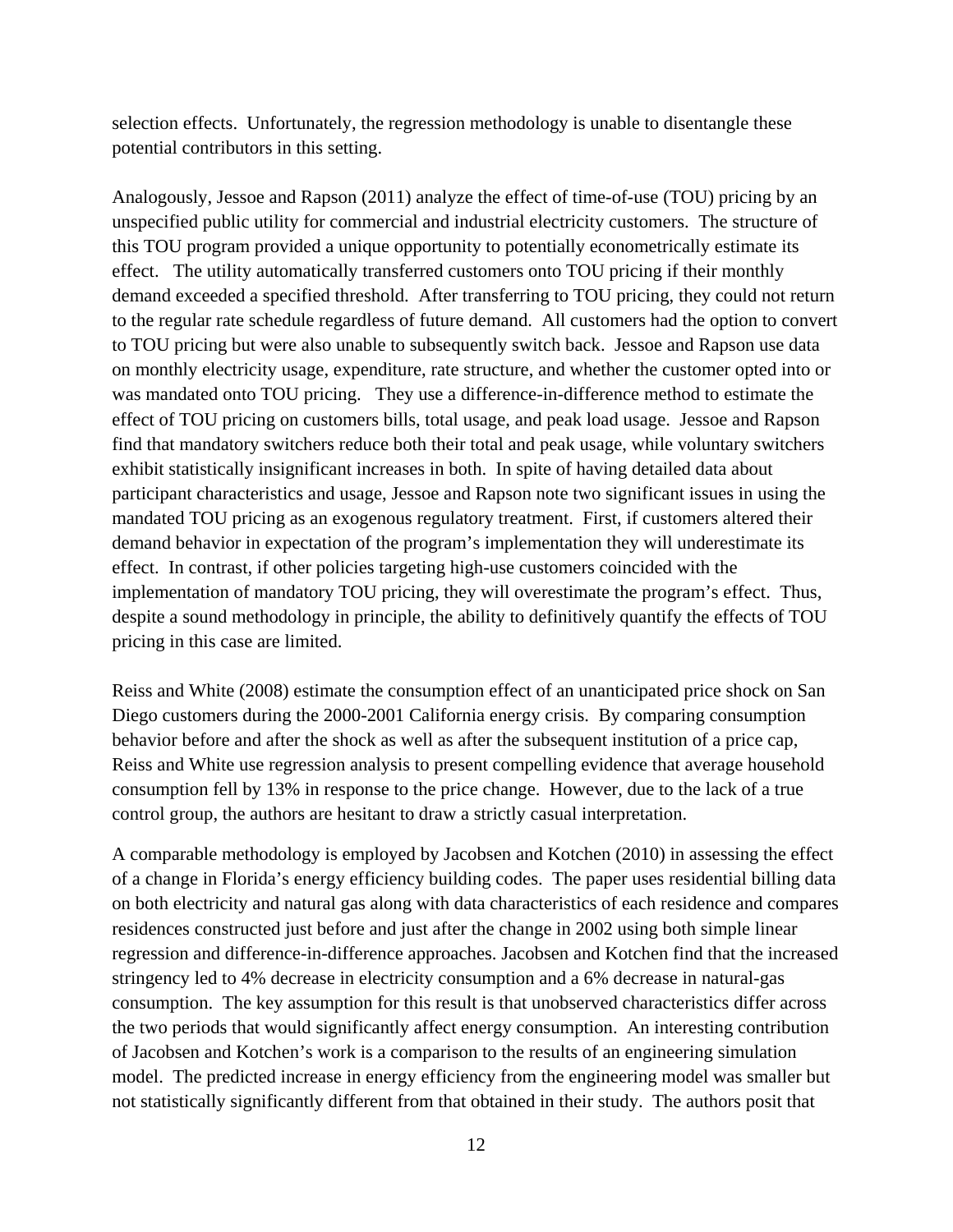the difference may be due to a combination of spillover effects and a coincident change in appliance standards that are being subsumed in the econometric estimates.

Several studies by Horowitz take advantage of the public availability of aggregate level economic data to estimate the effects of energy efficiency policies relative to a base period. Notably, Horowitz (2007) employs a difference-in-difference approach on aggregate level EIA data to assess the impact of energy efficiency "program commitment" on energy intensity using the Federal Energy Policy Act of 1992 as the beginning of a "treatment period". As noted by Horowitz, this approach requires a highly restrictive assumption that during this period States are otherwise identical to each other in their characteristics and behaviors related to non-program determinants of energy use. For example, this would imply that California, Minnesota, and Mississippi are identical in number of heating and cooling degree-days. Under this assumption though, the differences in the changes in energy intensity across states could be attributed to their program commitment. In an attempt to relax this assumption, Horowitz employs a counterfactual analysis. However, the counterfactual analysis still rests on the assumption that in the absence of differing levels of program commitment the energy intensity trends would be similar. This is a much less restrictive assumption but still of concern if market conditions, consumer preferences, etc differ across states over the sample period. Horowitz (2004) focuses on commercial sector electrical intensity and works to separate the effects of market effects from those of public energy efficiency programs. Although this study differs in many respects from the 2007 study, the pros and cons are analogous.

An interesting intersection of the tradition randomized controlled experiment and natural experiment literatures is found in Allcott (2010a). Allcott examines a pilot program of Chicago's Energy-Smart Pricing Plan in which households that opted into the pilot program were randomly assigned into treatment and control groups. The random assignment controls for household characteristics for households that opted into the program. However, selection into the pilot program among utility participants may still affect results. Thus, as noted by Allcott, this experiment would not be useful in evaluating the effects of a population-wide mandate but does provide consistent estimates for the experimental population (i.e., the opt-in households).

In the absence of a suitable natural experiment, matching or "instrumental" variables may be used to estimate the "treatment effect" of a given policy. Propensity score matching can be used to correct for simple selection issues – such as energy efficiency free-ridership – when the treated and untreated groups can be matched on a sufficient set of pretreatment characteristics. Similarly, instrumental variables are widely used in applied statistical analyses when a variable exists that is uncorrelated with the outcome of interest but correlated with the treatment (i.e., the policy or program intervention). An example in public health research is the use of state cigarette tax rates as an instrument for the health impacts of smoking. However, existing empirical examples of these techniques applied to energy efficiency policy are lacking. This likely indicates a lack of appropriate statistical instruments or characteristics for matching in existing data.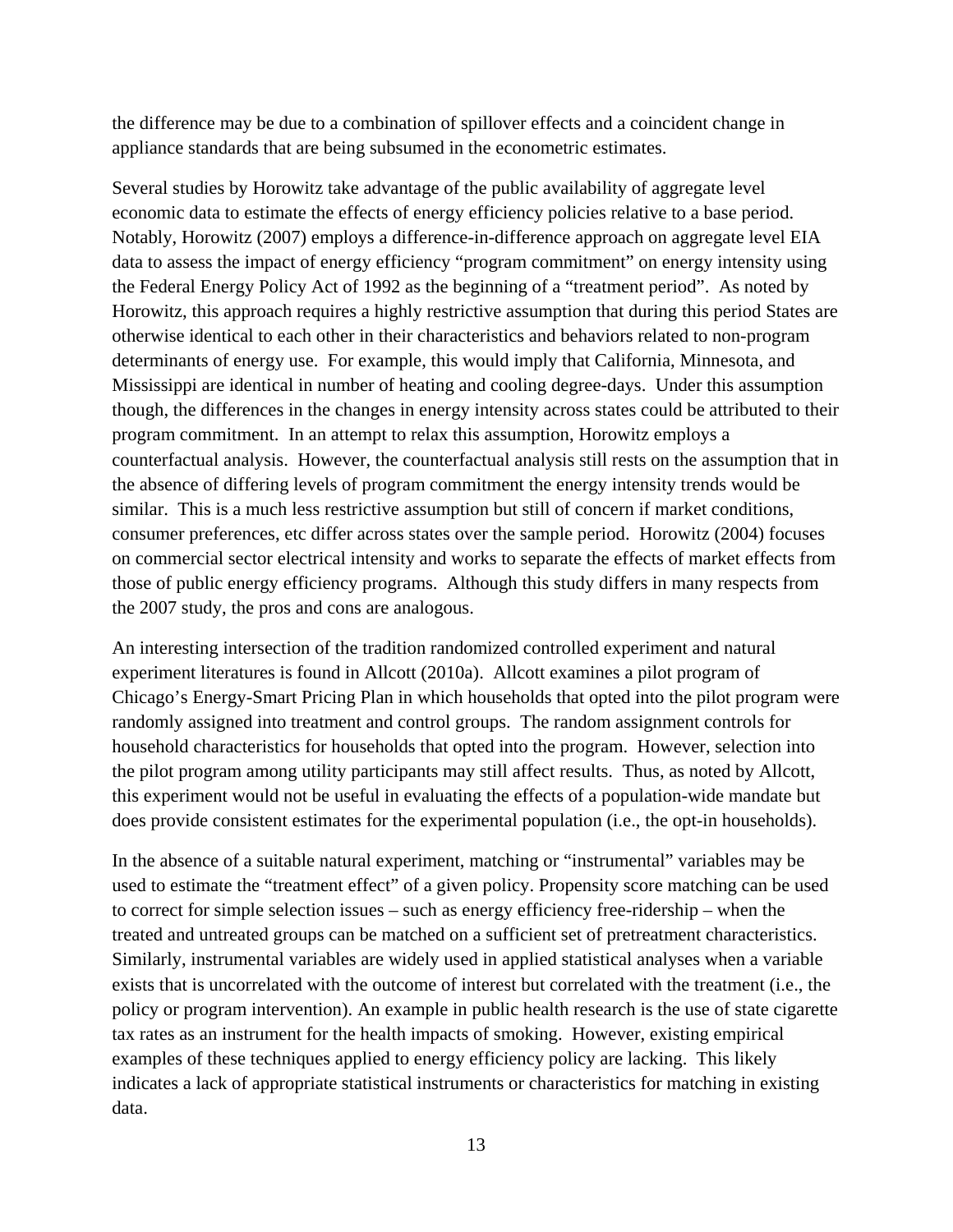Several other econometric estimation methods exist that are potentially useful in policy evaluation but are currently more a topic of academic research than wide-spread empirical application. These could include estimation of heterogeneous treatment effects, nonparametric estimation methods, and set identification, among others. Allcott (forthcoming) examines the application of heterogeneous treatment effect estimation to energy efficiency policy, specifically the use of Home Energy Report mailings to reduce consumption by twelve U.S. electric utilities. The study finds that households vary substantially in their response to the treatment but estimates an average treatment effect of a 1.1 to 2.8 percent reduction using a difference-in-difference approach.

#### *ii. Practical constraints, data limitations, and their implications*

As noted in the introduction, the project of which this study is a part was inspired by the work of Horowitz (2007, 2011) on economic and statistical analysis of energy efficiency programs and policies. Horowitz has made an important contribution not only in his specific numerical results but also in calling attention to the applicability of these methods in this domain as well as their strengths relative to more traditional and established engineering-based techniques, a perspective with which we firmly agree.

As the same time, it is important to correct certain misimpressions that might be conveyed to non-specialists by his discussion of econometric efficiency program evaluation, specifically regarding the ease of applying the techniques and the character of the results that can be expected from doing so (Horowitz 2011<sup>3</sup>). Following are several specific statements that illustrate our concern, and our comments.

"Econometric models cancel the need for…surveys [to determine free-ridership] because free-ridership is a market effect driven by such variables as energy prices, consumer incomes, and capital stock trends, and properly-specified econometric models control for these effect [sic]" (ibid, p. 45).

Controlling for free-ridership effects is a much more difficult matter than simply "properly specifying" an econometric model. Energy-efficiency free-ridership is an example of the general selection problem that appears in many other contexts, including labor program (i.e., training) analysis and pharmaceutical drug efficacy studies. As in those applications, the core challenge is obtaining the empirical data necessary to support econometric or statistical models that can capture the effects of interest, and in designing such models to exploit inevitable limitations, weaknesses, and problems with the data. As we discuss below, these data issues are if anything even more difficult in the context of energy consumption and efficiency.

<sup>&</sup>lt;sup>3</sup> This is the paper cited by CPUC (2010b) in its decision calling for this study on 'macro metrics.'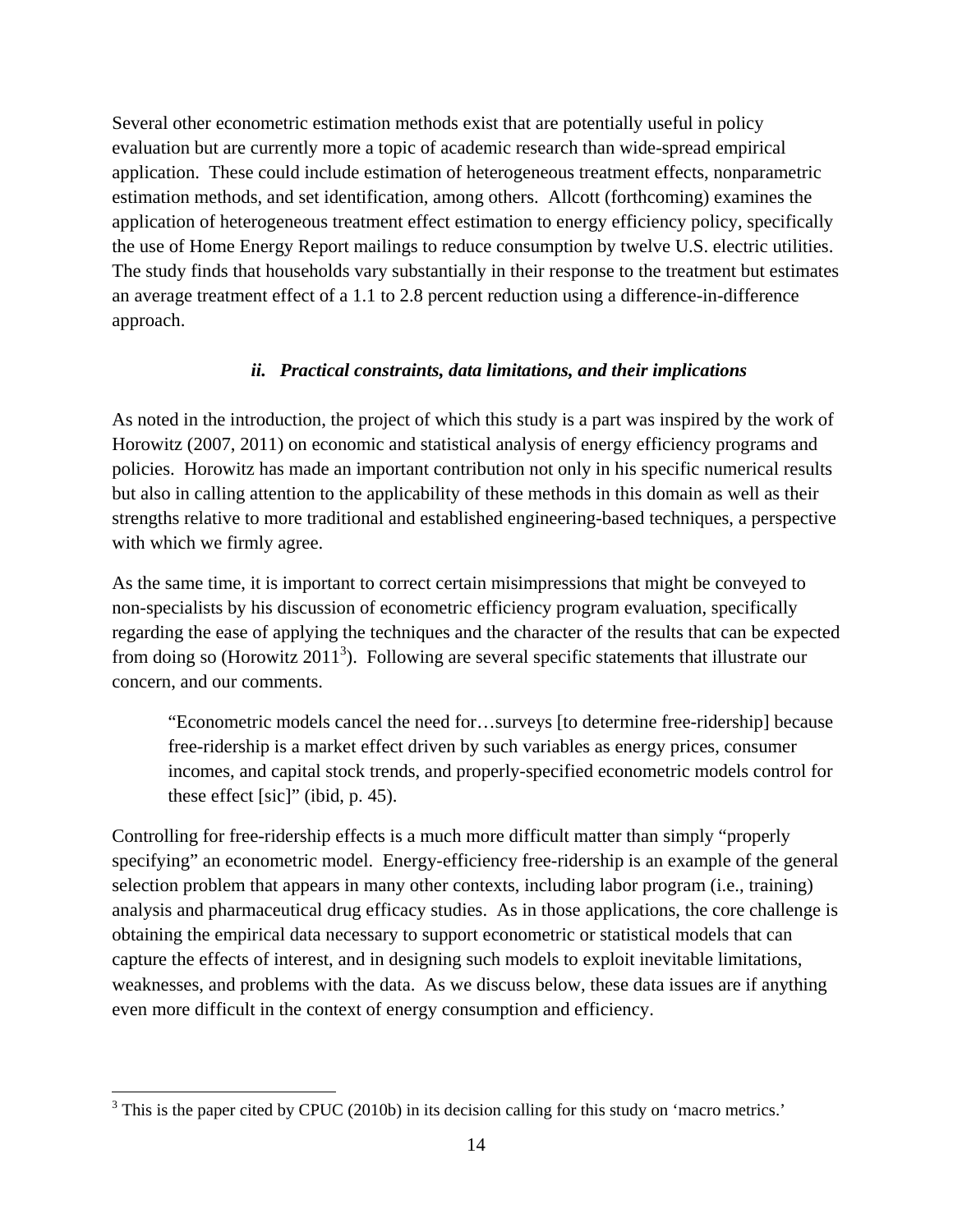In discussing problems that may arise in correctly attributing demand consumption changes to different factors, Horowitz states (in a particular example) that such a problem would

"…[point] to two likely modeling problems; (a) either the model is misspecified, meaning that is has omitted variables or suffers from endogeneity bias, or (b) the true demand parameters have changed over the study period for reasons other than energy policy. The first of these problems is easily correctable by revisiting the model. The second problem is also easily correctable" (ibid, p. 48),

and goes on to say that, for the latter correction, "…all that is needed a history of the period under inspection" to determine which government policies may have affected behavior. Regarding the first claim, strictly-speaking, this is true from a theoretical perspective, but in practice the majority of applied econometric work focuses on finding ways to address issues of misspecification, which are not limited to omitted variables and endogeneity. Variables are often omitted due to a lack of suitable data or because they are unobserved, such as customers' preferences for heating and cooling. Similarly, endogeneity is easily corrected when an appropriate statistical instrument is available, but entire literatures have been spawned in debates over such instruments.<sup>4</sup> Regarding the second: The phrase "a history of the period under inspection" similarly obscures the real difficulties that exist both in documenting state-by-state energy policy "histories" with sufficient detail, accuracy, and inter-state uniformity to support any such inferences, and in drawing causal inferences between policy changes and changes in demand parameters, which in itself typically poses econometric data and estimation problems.

In general, Horowitz's claims for the power and ease-of-implementation of the methods he describes are solidly based on an idealized, "textbook" view of the data needed for applying these methods and extremely optimistic assumptions about the ease with which such data can be obtained:

"…it is not hard to imagine that with reasonable effort, much of these local data can be collected from state agencies such as state energy offices, public utility commissions, and local electric and gas utilities" (ibid, p. 53).

Whatever may be true in other states, we find this statement grossly inconsistent with the realities on the ground, as it were, in California. This is perhaps best described by the comments of the CEC in a recent letter to CPUC Commissioner Grueneich regarding efficiency program evaluation, measurement, and verification:

<sup>&</sup>lt;sup>4</sup> A canonical example in econometrics is the use of quarter of birth as an instrument for educational attainment in wage regressions. See "Does Compulsory School Attendance Affect Schooling and Earnings?", Joshua D. Angrist and Alan B. Krueger, The Quarterly Journal of Economics, Vol. 106, No. 4 (Nov., 1991), pp. 979-1014.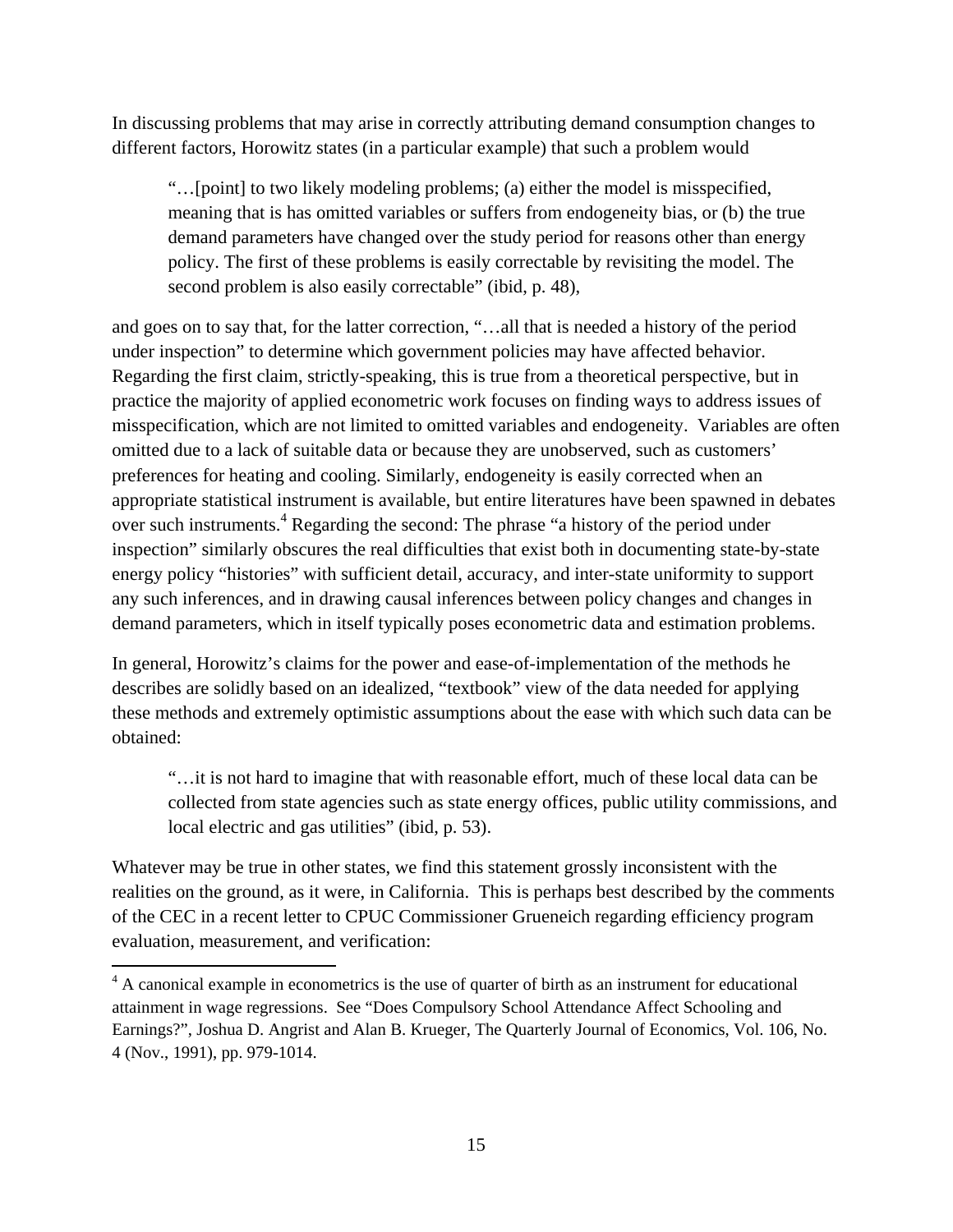"In the course of developing the California Energy Demand 2010-2020 Adopted Forecast (2009), the Energy Commission and CPUC sought to obtain a time-series of IOU program impacts over the last 10 years. This exercise revealed that historical records do not exist in a complete, consistent, comprehensive format. Indeed, it was difficult and time-consuming to reconstruct a record of program accomplishments for just a few years, even at a high level of aggregation. Given the intensity of program reporting EM&V efforts since the inception of the programs, an enormous amount of data exists regarding program accomplishments and the nature of those accomplishments. However, this information is distributed throughout hundreds of EM&V reports and hundreds of regulatory documents – the information has not been compiled in a manner that facilitates comprehensive longitudinal analyses" (CEC 2010b, pp.6-7).

Our review of data resources completely supports these observations. We also note that the situation with California energy consumption and expenditure data – as recorded in customer billing records – is even more problematic. The billing data are not just 'distributed' among utilities, but are also generally proprietary and unavailable (outside the utilities) except in special circumstances.

We therefore find it indeed "hard to imagine" that the data assumed by Horowitz's idealized discussion will be gathered, organized, and made available in California in the foreseeable future. This does not imply that the econometric approach should be avoided in constructing top-down metrics; on the contrary, we will be adopting this approach. It does mean that there must be clear understanding and appropriate expectations regarding what this approach can and cannot accomplish, and its usefulness for regulators: While no magic bullet, it can be an invaluable addition to the policy analysis armamentarium.

# **3. Proposed metrics and analytical approach**

We stated in the Introduction the key elements of our proposal. In this section we re-state and elaborate on these, and discuss in general terms our expected outcomes.

### *a. The appropriate metrics are watt-hours and therms (and multiples thereof), that is, absolute consumption levels, and changes to same due to programs and/or policies*

As we discussed in Section 2, technical energy efficiency is not a meaningful concept at an aggregate level, and various energy intensity metrics have several fundamental limitations for the purpose at hand. In contrast, consumption is meaningful and 'automatically' scalable among different levels of aggregation. It is also comparable across sectors, unlike common energy intensity metrics. This latter property is critical for consistency with "Total Market Gross" as the measure of goals and achievements, as it will allow for consumption changes, including program impacts, to be treated in a uniform and integrated fashion among sectors.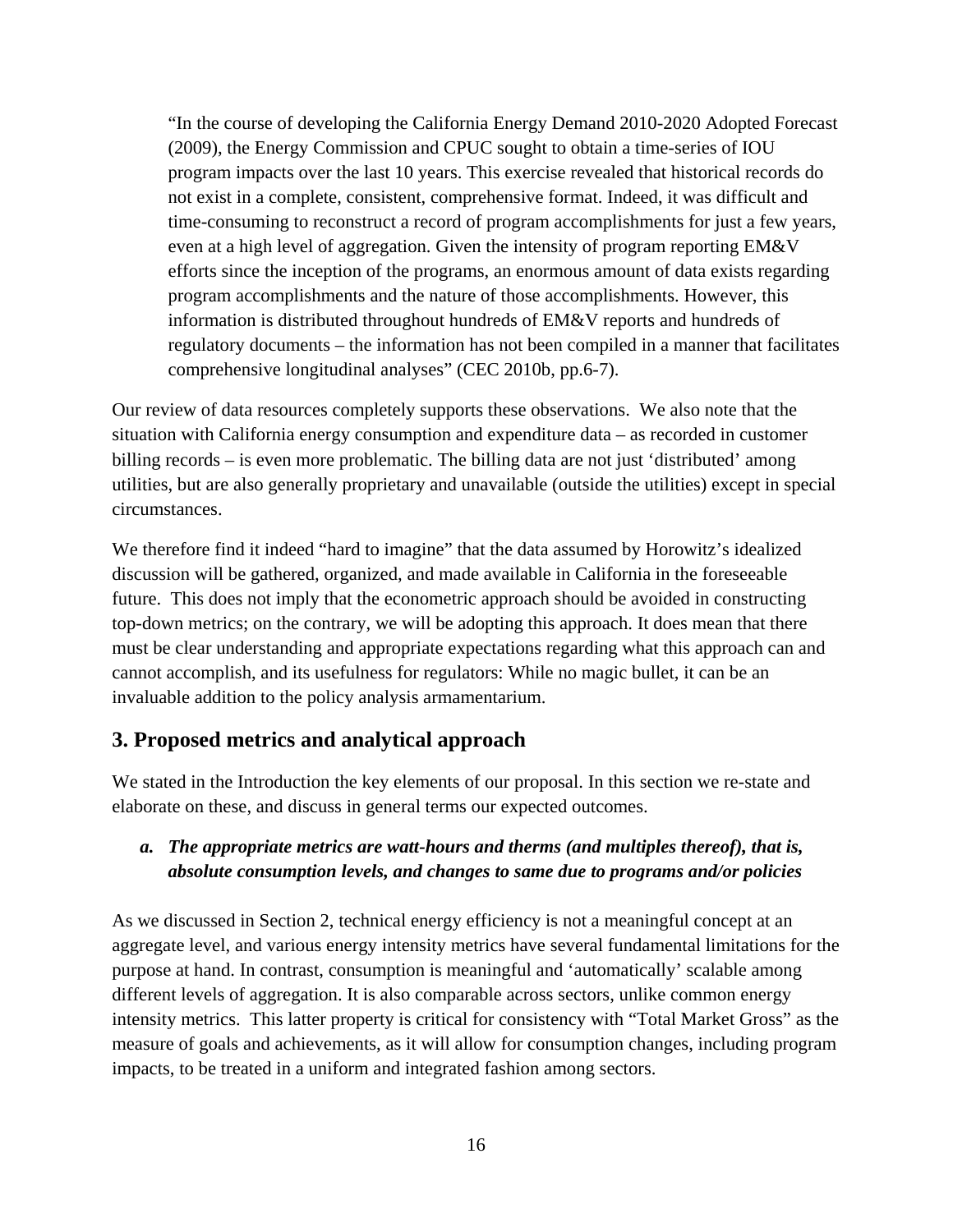The "complexity" problem discussed in Section 2 also supports the use of absolute consumption metrics, specifically for the purposes of simplicity and transparency. As we noted, the "Tower of Babel" problem, as it were, in California's energy policy and regulatory analysis infrastructure cannot be resolved by simply adding another metric, model, or other tool. However, metrics that are relatively simple and transparent will avoid adding further complexity, and – following the example of the DAWG project – will lend themselves to articulation and comparison with other methods, as described below.

Another important reason for absolute consumption metrics is the overall re-orientation of California energy policy and regulation toward CO2 emissions abatement. At any point in time, aggregate CO2 emissions from the electricity system are a function of consumption levels, not "efficiency." All else being equal, a change in consumption will result in the same-direction change (i.e., increase or decrease) in emissions. This is not the case for either "efficiency" or any energy intensity metric, nor would it be the case for metrics of emissions intensity.

### *b. An econometric approach is warranted*

In Section 2 we reviewed several examples of econometric program evaluation, which illustrated the possibilities of the approach in practice. We propose to extend this type of analysis by estimating our aggregate metrics using "pure" econometric methods.<sup>5</sup> Following is an elaboration of our rationale.

Program evaluation in the open market is always challenging in practice and becomes more so in the case of multiple, overlapping policies or programs. Consequently, there is rarely a single, one-size-fits-all methodological solution. Different methods – including standard "bottom-up" efficiency EM&V - have different benefits and limitations. The key advantage of an econometric approach to aggregate analysis is the potential to control many for socio-economic, market, and multiple policy factors contributing to program uptake, compliance, and outcomes, in a rigorous theoretically-grounded fashion. This capability contrasts with current practice in California. Engineering estimates are clearly better suited and more precise for determining changes in energy output under controlled and reasonably static conditions. However, econometric estimation of actual consumption has been specifically developed to account for, at least partially, the quantitatively important effects of spillovers, free-ridership, and self-selection,

 $5$  We are to a certain degree over-simplifying the distinction between econometric- and simulation-based models. Many simulation methods make use of classical estimation techniques to some extent, although this is relatively uncommon in energy modeling. Loosely speaking, however, estimation methods compute an exact solution with precisely defined errors (i.e., uncertainties), while simulation models are used to approximate a solution. Approximating a solution may be required when data is sparse or when finding an exact solution is too difficult, and many modern statistical techniques incorporate aspects of both. For the purposes of this report, we will define a "pure econometric" model as one using classical statistical methods for estimation of exact solutions (e.g., regression analysis) without the use of structural models or exogenous engineering information.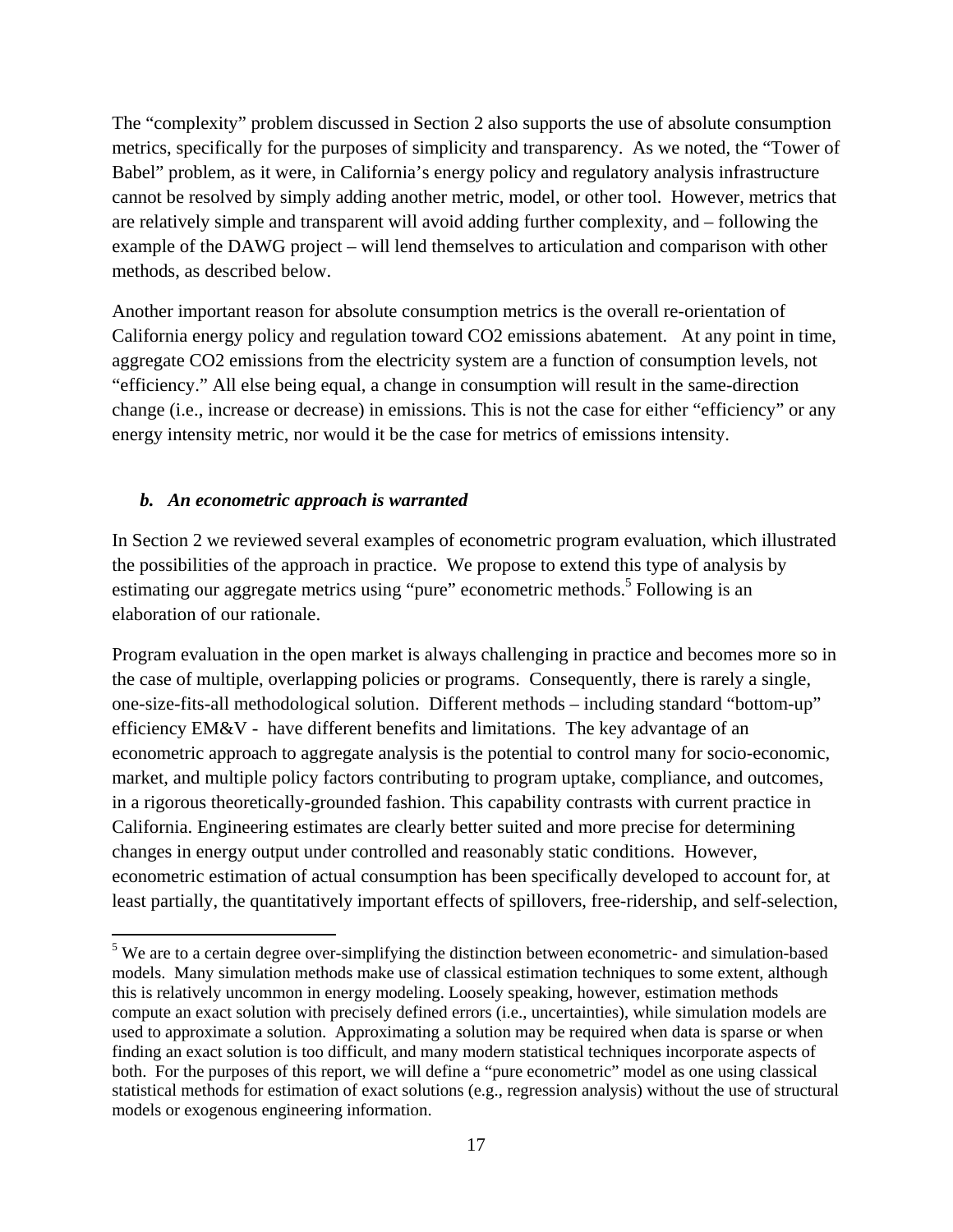as well those of other non-program influences. This is a marked difference not only with engineering methods, but also with simulation models, applied to EM&V.

A pure econometric approach also shares with our proposed metrics the critical characteristic of simplicity and transparency relative to alternative approaches, particularly those involving simulation models. We fully recognize that econometrics and statistics have their own internal complexities, particularly in the dimension of estimation methods. Also, per our remarks at the end of Section 2, limitations in data availability and/or quality – among other factors – introduce intrinsic uncertainty into the results of econometric analysis. However, our opinion is that these considerations are balanced, if not outweighed, by the dramatically greater intelligibility of most econometric models compared to their simulation counterparts. Moreover, a pure econometric approach avoids the use of exogenous assumptions – such as price elasticities of demand – that are a significant source of uncertainty (and dispute) in simulation models. Regarding quantitative uncertainties, these are assuredly present – and typically large in magnitude – but all-too-commonly obscured or ignored in energy simulation modeling. We believe that, with fully-documented models, estimation methods, and data – and with the relevant data made fully available and accessible – our approach will avoid the problems that have arisen (in California and elsewhere) with the perceived "black box" nature of many simulation models.

Finally, we noted at the outset that we would eschew the use of other program savings estimates in our econometric analysis. This criterion will allow us to avoid at least some of the complications and disputes that now surround the estimation of savings in the EM&V process in California. This is possible only with an econometric approach.

## *c. Inter-comparison and harmonization of these top-down metrics with other approaches is a challenging research problem in its own right, and needs to be dealt with as such*

As we have discussed, our rationale for an econometric approach to estimating the proposed metrics is strongly influenced by the objective of not exacerbating the current complexity of California's energy analysis process. Nevertheless, were our approach to be implemented, the metrics – and the formal uncertainty analyses that would accompany them – would need to be quantitatively compared, and ultimately harmonized in some fashion, with the outputs of models such as those mentioned in Section 2b. More generally, the use of the metrics in policy assessment would need to be consistent with the uses of such models. The example of the Demand Analysis Working Group (DAWG) provides strong, if indirect, evidence of both the difficulties in achieving such harmonization and consistency, and the importance of doing so.

It is our view that these problems are comparable in importance and difficulty to those involved in actually estimating the metrics. In fact, they may in a sense be harder, because there is no standard, fully-elaborated methodology to apply. The third component of our pilot project will focus on this issue.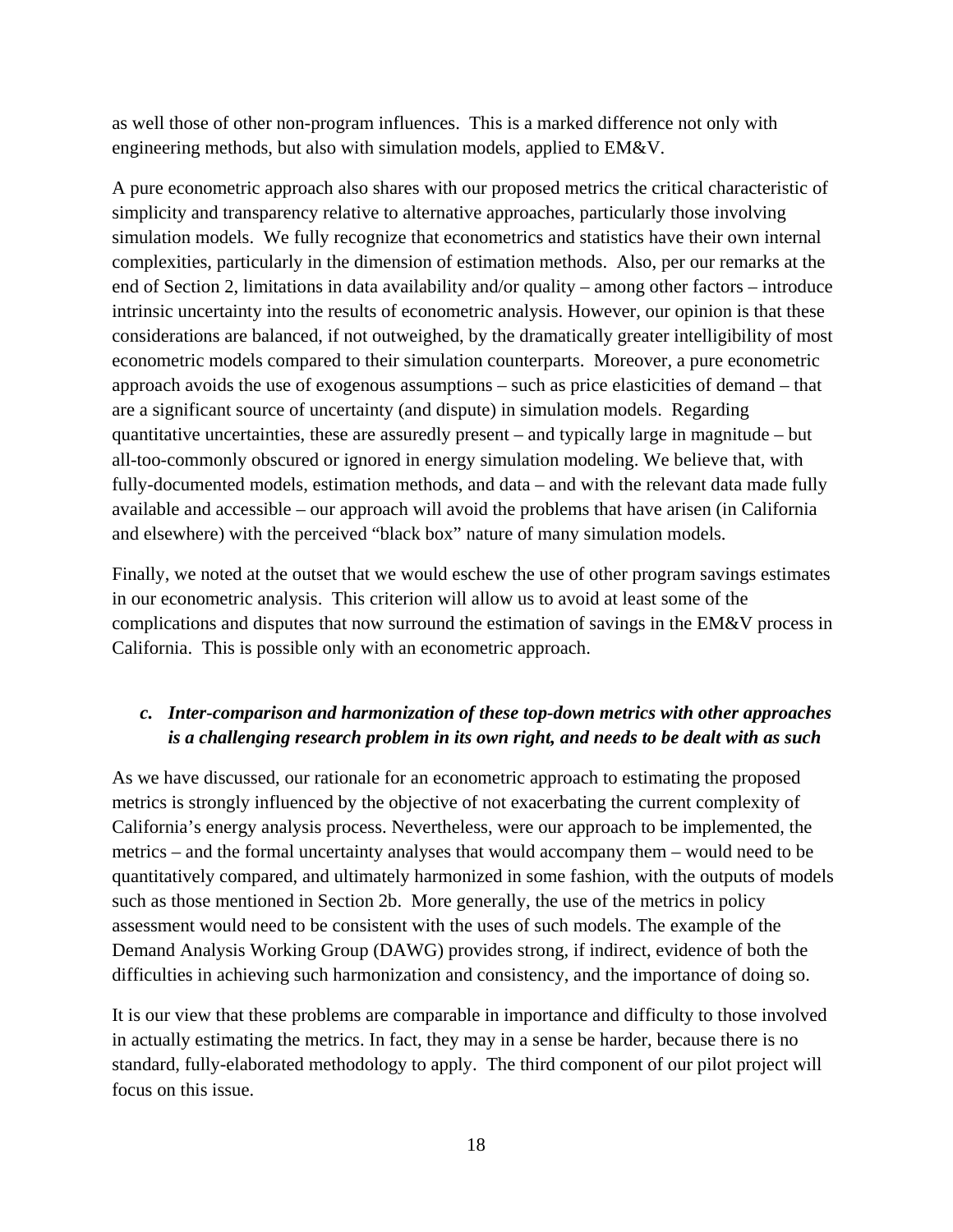# **4. Proposed pilot project**

In this section we describe how we would implement our approach on a pilot basis. Overall, this pilot would comprise three elements:

1) An estimation of aggregate, statewide electricity consumption impacts of energy efficiency policies and programs;

2a) An identification of the programs and/or sets of programs that can be specifically estimated/attributed, the information requirements for doing so, and estimations of their effects (for programs differentiated by time and space within California);

2b) An econometric impact attribution among efficiency programs, codes, standards, and other policy and market influences.

3) Development and initial testing of an analytical framework for i) Comparing and articulating metric estimates with outputs of one or more existing simulation models used or sponsored by CPUC and/or CEC, and ii) Using metric-based program impact estimates with model-based prospective goal-setting.

These analyses would focus upon the past decade, roughly from 2000 to 2009. Among other reasons, this reflects our understanding of the availability, quality, and accessibility of data, including the program tracking databases created by the CPUC.<sup>6</sup> In addition to program and other California-specific data, federal, state, local and international government agencies along with non-profit and commercial organizations create and make publically available a wealth of socio-economic data potentially relevant to assessing energy efficiency policies. An overview of several of the most important and widely used sources and their applicability to our analysis is contained in the appendix to this report.

The methods discussed in this section are equally applicable in principle to the residential, commercial, and industrial sectors, subject to data availability. Our assessment is that residential sector data are significantly more complete and available. Therefore, in the pilot, the methodology applied to the residential sector, and the results, will provide a test of our approach with the fewest restrictions imposed by data constraints, while the impacts of such constraints will be greater for the commercial sector and greater still for the industrial. Although for convenience the following discussion is phrased in terms of the residential sector, it applies to each sector with the appropriate changes in control variables and/or data sources.

 $6$  We concur with the CEC staff opinion presented at the May 25, 2011 Demand Analysis Workshop Group workshop, that "There is no reason to believe that re-evaluation of historic efficiency programs will yield more conclusive results due to the lack of adequate ex-post data."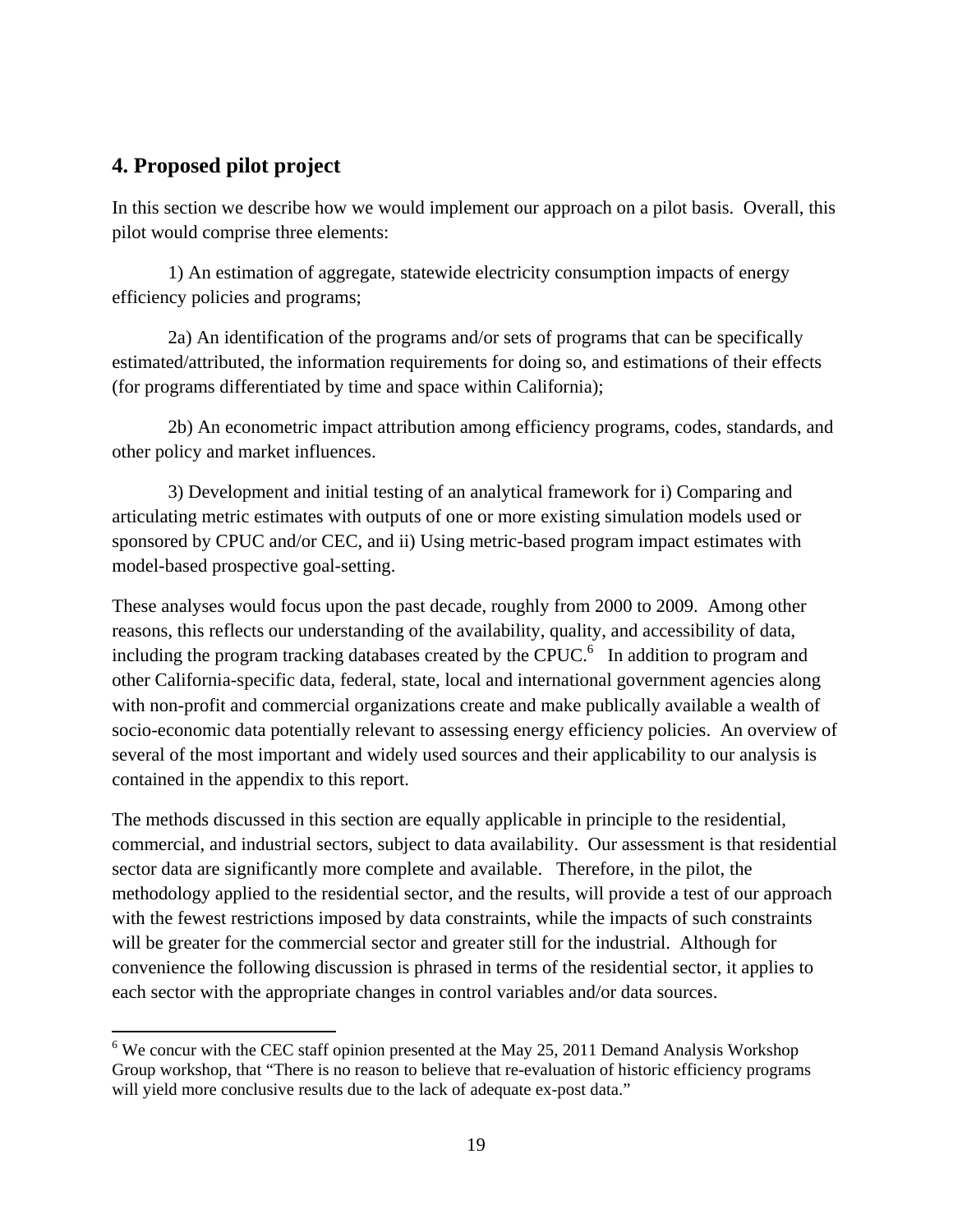#### *1: Statewide estimation*

A rough estimate of total energy efficiency savings from all sources can be obtained by performing a linear regression analysis on a panel of geographic aggregates across the United States. County level analysis would be preferred. Suitable proxies for economic and weather variables are available at the county level, and the additional observations and associated data variation would increase precision over state level estimates. While California maintains electricity consumption data at a county level through the CEC, similar data for other states are not universally available. Instead, analysis can be performed at the next level of aggregation the utility level, using EIA data. These data come from the US DOE EIA Form EIA-861, the Annual Electric Power Industry Report, and are currently available for 1990-2009. The EIA collects usage and revenues and demand side management program data by utility by sector, and maintains a mapping from utilities' coverage areas to counties. Sales data are in megawatt hours and revenue and expenditure data are in thousand-dollar units. In addition, average utility level prices by sector can be inferred from this data. County level economic and weather data can then be aggregated to the level of the utilities' coverage area and combined to form the panel. A wide variety of county economic data are available from the US Census during the 1990-2010 period (see Appendix). Variables of interest for this analysis would include: population, unemployment, income, housing units, voting data, industry earnings, and business establishments. Weather data are available at extremely fine resolution and can be matched and aggregated in a variety of ways (see Appendix). Indicator variables for each state and year would also be included in the panel. Including indicator variables for each sample year would control for nationwide trends such as the availability of a new electronic device and increasing awareness of environmental issues. State indicator variables would attempt to control for state specific policies and initiatives but would also pick up any state-specific effects not accounted for by the economic and weather controls. The indicator for California would be the primary variable of interest in addition to any demand side management variables included from the EIA data.. If all the determinants of energy consumption are controlled for in the regression equation then the estimated effect of "California" will be the combination of state-specific energy policies and any other state-specific effects correlated with energy consumption. Therefore, if Californians tend to be more environmentally conscious than residents of other states, and this makes more likely to conserve energy and this effect will not be separable from that of specific policies.

Summarizing the above, we say that for each utility, i, in the U.S. and each year, t, from we regress electricity consumption on average electricity price, economic aggregates (average household income, total population, average unemployment, total housing units, etc), weather aggregates (average temperatures or heating and cooling degree days), state, and year. Thus our regression equation is given by

*Electricity\_it = a + b\_1\*price\_it + b\_2\* economic\_it + b\_3\* weather\_it + b\_4\_state\_i + b\_5\*year*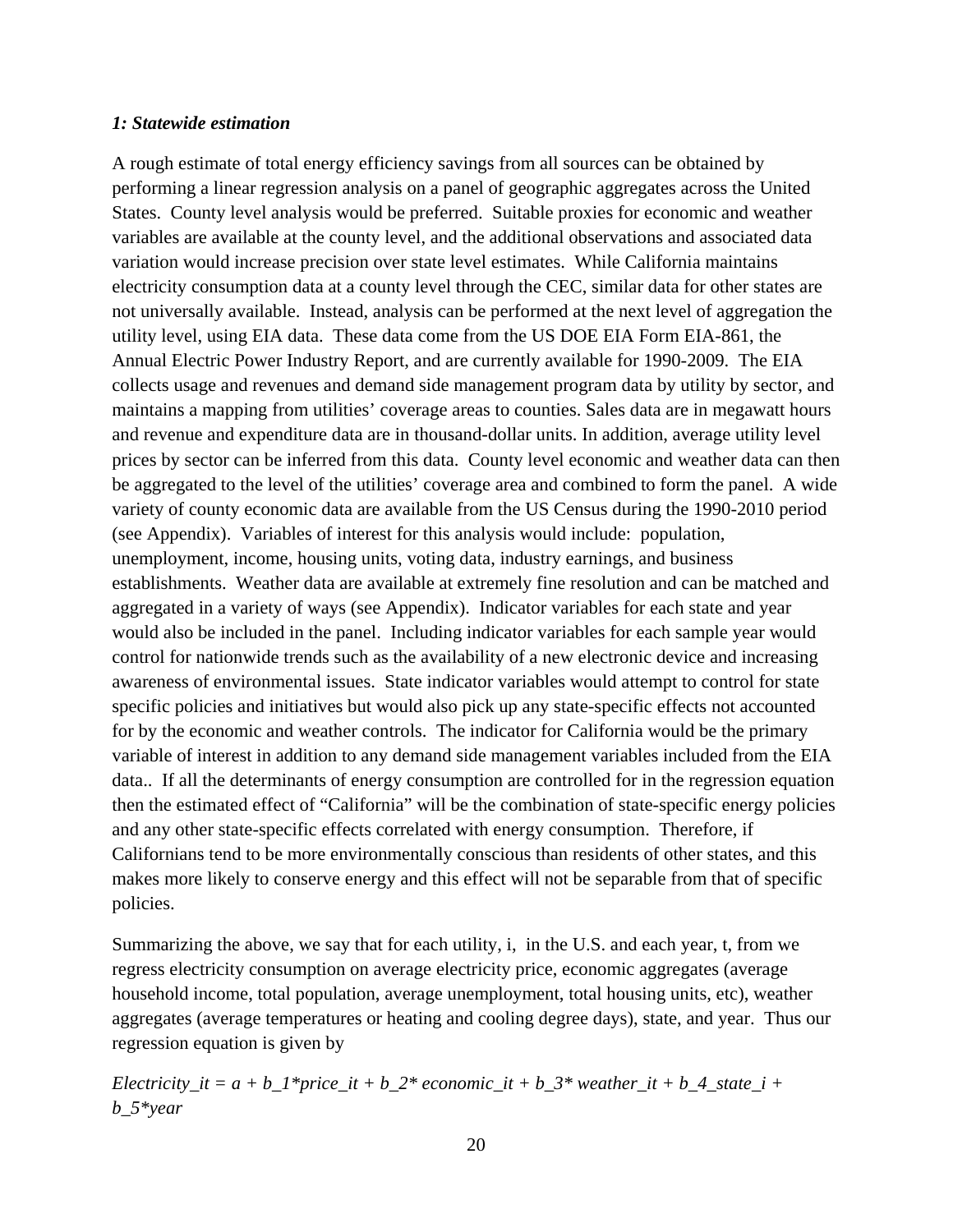The coefficients are estimated by standard linear panel methods. The coefficient on California will approximate the effect of all state policies on average consumption at the utility level. Using the regression estimates this can be used to calculate the implied statewide policy effects, subject to the caveats above along with those described above.

### *2: Within-state aggregate program impact estimation (by type), and policy attribution*

In general, there are two viable approaches for estimating the effects of specific energy efficiency programs or policies. One is the use of microdata (e.g., household, building, plant, etc. level) in conjunction with indicators of program participation, and demographic, economic, and weather data. California IOU billing data could in principle be matched with a policy/program tracking database, and then matched to census block/track, zip code, county or other levels of aggregated data as previously described. Several examples of this type of analysis were reviewed in Section 2. However, as discussed in that section, these data are neither readily "available" nor currently in a form suitable for this type of analysis. Thus, while this method would be likely to produce the better estimates of the two, it is not feasible for this project. We will therefore take the alternative approach of using information on temporal and spatial differences in policy and program implementation within California to identify their effects.

The feasibility of this approach – i.e., using variation within California across utilities and over time to estimate and attribute program effects - is a potential benefit of the decentralization of California's electricity market. Some programs are utility or locality specific, while other have been phased in over different periods. This variation can be used in a similar way to state variation in step 1 to identify program effects. After identifying suitable comparison groups, analysis mirroring that in step 1 would be performed to estimate these effects. Billing data matched to economic and weather data would be ideal for this analysis to ensure sufficient data variation. In the absence of billing data, comparison across CA metropolitan statistical areas from the American Housing Survey may be a viable alternative.

Currently, energy savings are attributed to categories of appliance standards, building standards, utility efficiency, and market effects/naturally occurring. There is no way to directly and definitively estimate or attribute total savings into these or similar categories. The degree of overlap and interaction between programs and categories precludes this. In addition, the idea that market effects are distinct from policies and programs is misleading at best. Many energy programs indeed affect the relative price of electricity and complementary products such as timeof-use pricing and appliance rebates. However, putting aside the particular category distinctions, it is possible to estimate attribution as follows. The effects of individual programs would first be estimated and then aggregated into categories. Due to the overlap in program effects, this would overestimate the effects of each category. The total amount of overlap might be quantifiable if the effects of all programs were estimated and the total compared to the estimated total California energy savings using the national comparison method previously described.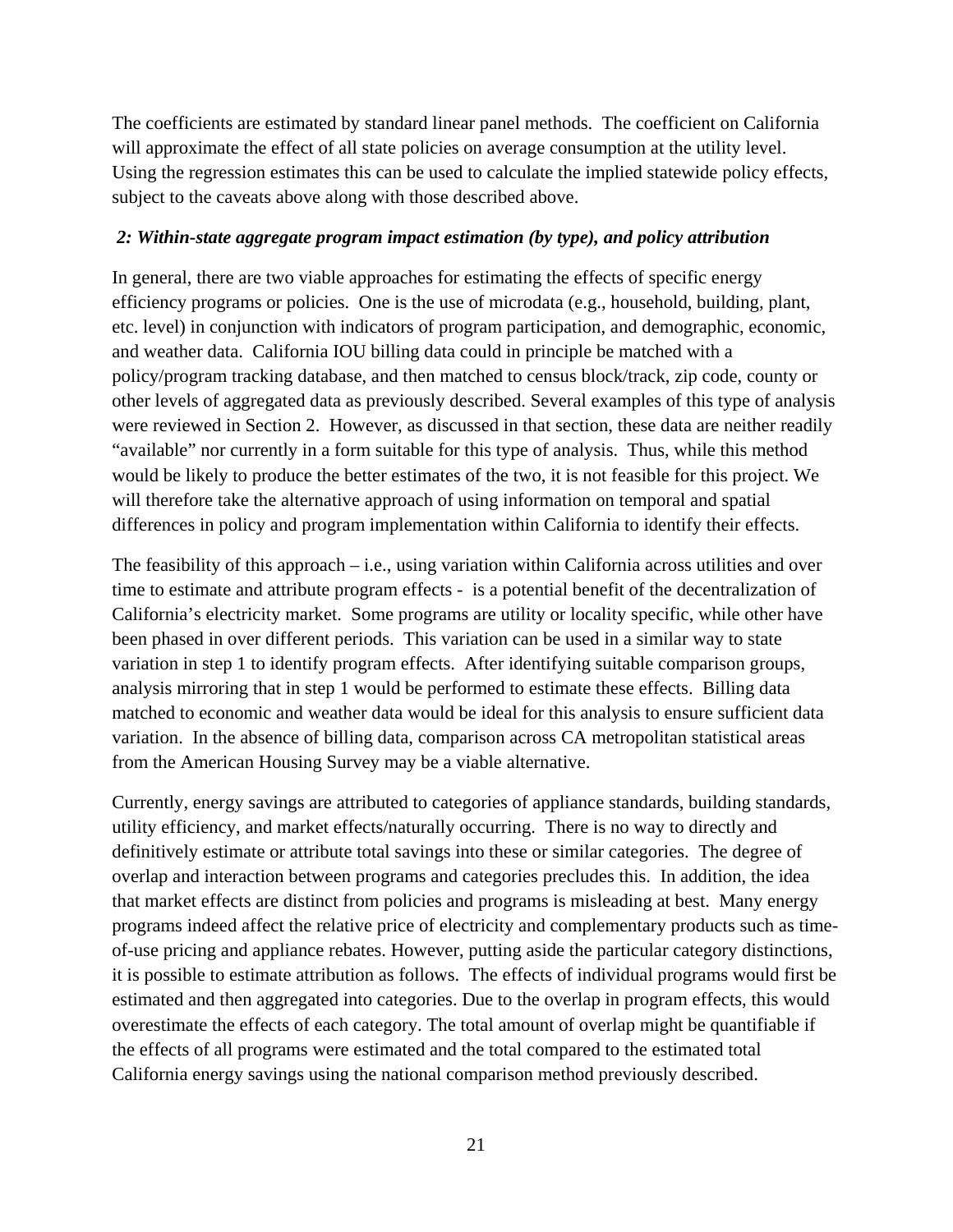The primary hurdle for implementing this approach is that over 400 separate efficiency programs are currently in place in California. This sheer complexity, as well as the extremely large number of programs relative to the amount and quality of available data, imply that defining and implementing aggregate program measures will be a major undertaking. This is a key reason for will limiting our focus to the residential sector, i.e., both simple tractability, and – given the previously-noted greater availability of residential data – determining feasibility, or not, for this sector is an obvious benchmark before examining the others.

### *3: Inter-comparison and harmonization of top-down metrics with existing methods*

This component of the pilot will build upon the approach of the DAWG as well as, to a certain extent, that of Stanford University's Energy Modeling Forum. In consultation with CPUC and other stakeholders, we will select an energy demand model or analytical tool – such as Itron's SESAT – that is in active use in California's efficiency EM&V and goal setting process. We will then define and implement an analytical framework for structured comparison of a selected set of our econometrically-estimated consumption and savings top-down metric results with those generated by the model. A critical aspect of this framework will be a technique for taking account of the formal uncertainty quantification associated with the metrics in this comparison, given the essentially fully deterministic character of the existing models; this technique would allow for "harmonization" of the two sets of quantitative estimates without imposing a requirement of equality of numerical values. Another key element of the framework will be the integration of metric-based retrospective savings estimates with prospective goals that are model-based.

We will also explore the possibility of linking the metrics and the model in a simulation-based configuration (see Footnote 7), toward the goal of developing a hybrid approach that more directly integrated the econometric metrics with a deterministic simulation model. Such an approach would hold the possibility of reducing uncertainties in the metrics and ameliorating data limitations, while providing a more rigorous empirical basis for existing models.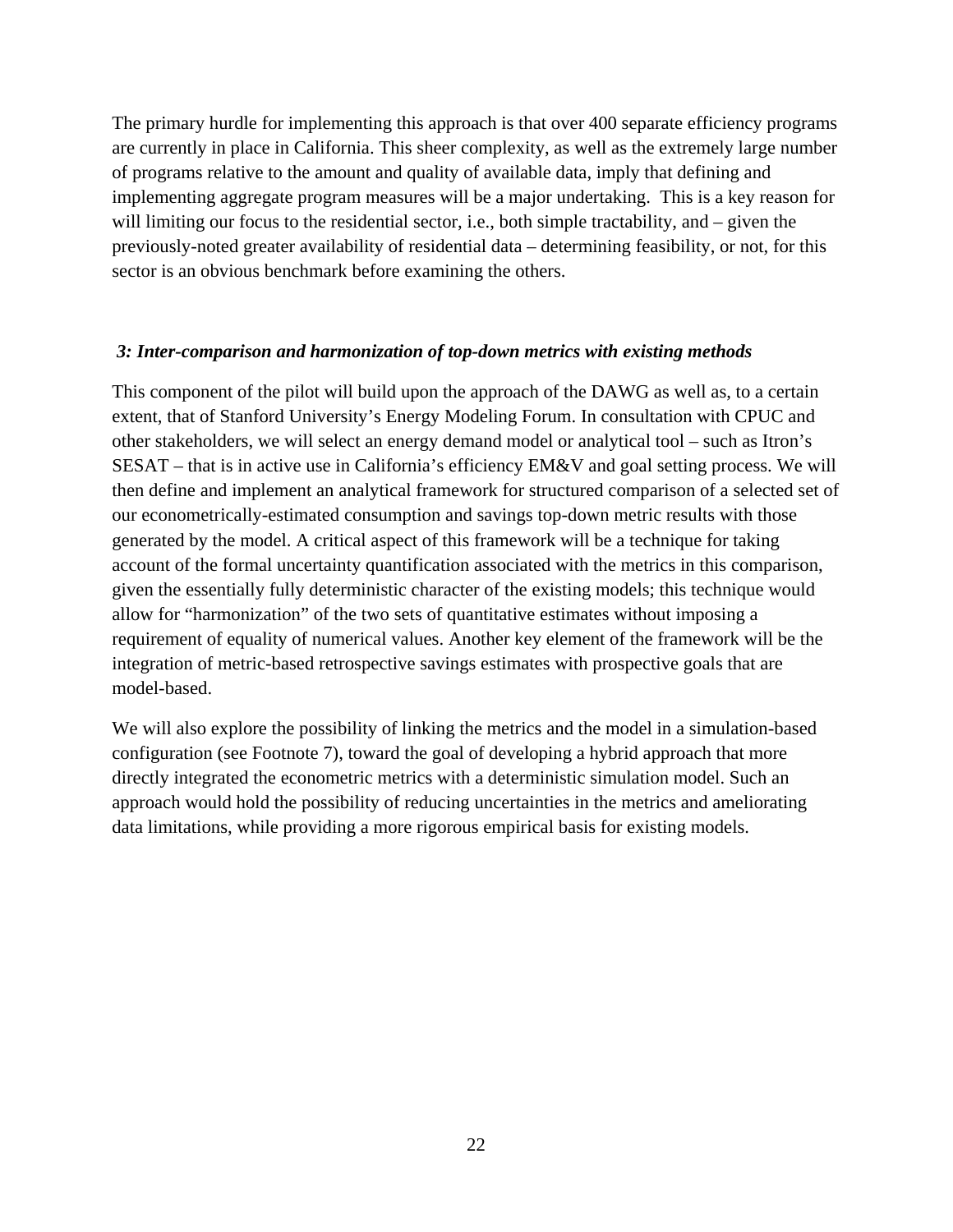### **References**

#### *Cited in the text*

- Allcott, Hunt. 2009. "Rethinking Real Time Electricity Pricing." *MIT Center for Energy and Environmental Policy Research Working Paper*, MIT-CEEPR 2009-015.
- ---. Forthcoming. "Social Norms and Energy Conservation." *Journal of Public Economics*.
- Battles, Stephanie J., and Eugene M. Burns. 1998. "United States Energy Usage and Efficiency: Measuring Changes Over Time." Paper presented at the  $17<sup>th</sup>$  Congress of the World Energy Council, Houston, Texas, September 14.
- California Energy Commission (CEC). 2010b. "Comments of the California Energy Commission to Follow up Questions on Post-2012 EM&V Issues, Assigned Commissioner's Ruling, July 2, 2010, CPUC Rulemaking 09-11-014." Letter dated July 16, 2010, from Energy Commissioners Weisenmiller and Byron to CPUC Commissioner Grueneich.
- California Public Utilities Commission (CPUC). 1998. *Protocols and Procedures for the Verification of Costs, Benefits, and Shareholder Earnings from Demand-Side Management Programs.* San Francisco, California.
- California Public Utilities Commission (CPUC). 2009. *Order Instituting Rulemaking to Examine the Commission's Post-2008 Energy Efficiency Policies, Programs, Evaluation, Measurement, and Verification, and Related Issues*. Rulemaking 09-11-014, filed November 20.
- California Public Utilities Commission (CPUC). 2010b. *Decision on Evaluation, Measurement, and Verification of California Utility Energy Efficiency Programs*. Decision 10-10-033 in Rulemaking 09-11-014, October 28, 2010; Date of Issuance November 2, 2010. San Francisco, California.
- Costa, Dora, and Matthew E. Kahn. 2010. "Why has California's residential electricity consumption been so flat since the 1980s? A Microeconometric Approach." *National Bureau of Economic Research Working Paper Series,* 15978.
- Horowitz, Marvin J. 2001. "Economic indicators of market transformation: Energy efficient lighting and EPA's Green Lights." *The Energy Journal* 22, no. 4: 95–122.
- -----. 2004. Electricity Intensity in the Commercial Sector: Market and Public Program Effects. *The Energy Journal* 25, no. 2: 115–138.
- -----. 2007. "Changes in Electricity Demand in the United States from the 1970s to 2003." *The Energy Journal* 28 (3): 93-119.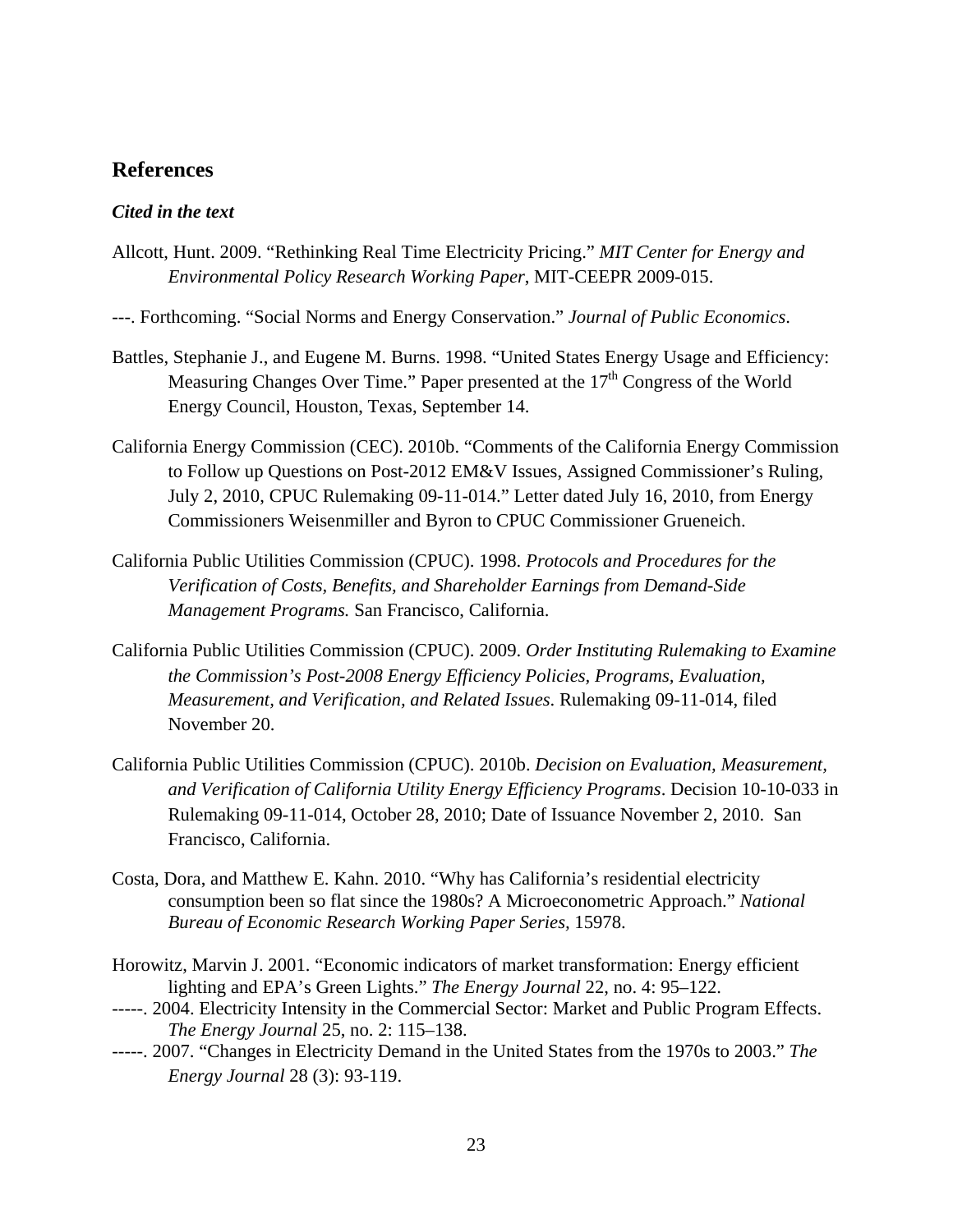- -----. 2011. "Measuring the savings from energy efficiency policies: a step beyond program evaluation." *Energy Efficiency* 4: 43-56.
- Jacobsen, G.D., and M.J. Kotchen. 2010. "Are Building Codes Effective at Saving Energy? Evidence from Residential Billing Data in Florida." *National Bureau of Economic Research Working Paper Series,* 16194.
- Kandel, Adrienne. 1999. "Instrumented Decomposition: A Two-Stage Method for Estimating Net Savings." *Proceedings of the 1999 International Energy Program* Evaluation *Conference*, Denver, Colorado.
- Messenger, Mike, and Ranjit Bharvirkar, Bill Golemboski, Charles A. Goldman, Steven R. Schiller. 2010. "Review of Evaluation, Measurement, and Verification Approaches Used to Estimate the Load Impacts and Effectiveness of Energy Efficiency Programs." Report LBNL-3277E, Lawrence Berkeley National Laboratory, April.
- Northwest Power and Conservation Council (NPCC). 2010. *Sixth Power Plan*. Council Document 2010-09, February.
- Reiss, P. C., and M. W. White.. 2008. What changes energy consumption? Prices and public pressures. *The RAND Journal of Economics* 39, no. 3: 636–663.
- Rosenfeld, Arthur. 2009. "Green Building: The Performance-Based Approach." Keynote address at the Symposium on Green Building, the Economy and Public Policy, U. C. Berkeley Program on Housing and Urban Policy and European Centre for Corporate Engagement, Berkeley, California, December 2.
- Sanstad, Alan H. 2007. "The Evaluation of Residential Utility Demand-Side Management Programs in California." Chapter 8 in Richard D. Morgenstern and William A. Pizer, Eds., *Reality Check: The Nature and Performance of Voluntary Environmental Programs in the United States, Europe, and Japan*. Washington, DC: Resources for the Future.
- Train, Kenneth, and S. Buller, B. Mast, K. Parikh, E. Paquette. 1994. "Estimate of Net Savings for Rebate Programs: A Three-Option Nested Logit Approach." *Proceedings of the ACEEE 1994 Summer Study on Energy Efficiency in Buildings,* Asilomar, California.
- United States Energy Information Administration (USEIA). 1995. *Measuring Energy Efficiency* in *the United States Economy: A Beginning.* Energy Consumption Series Report DOE/EIA-0555(95)/2, October.

#### *Additional references*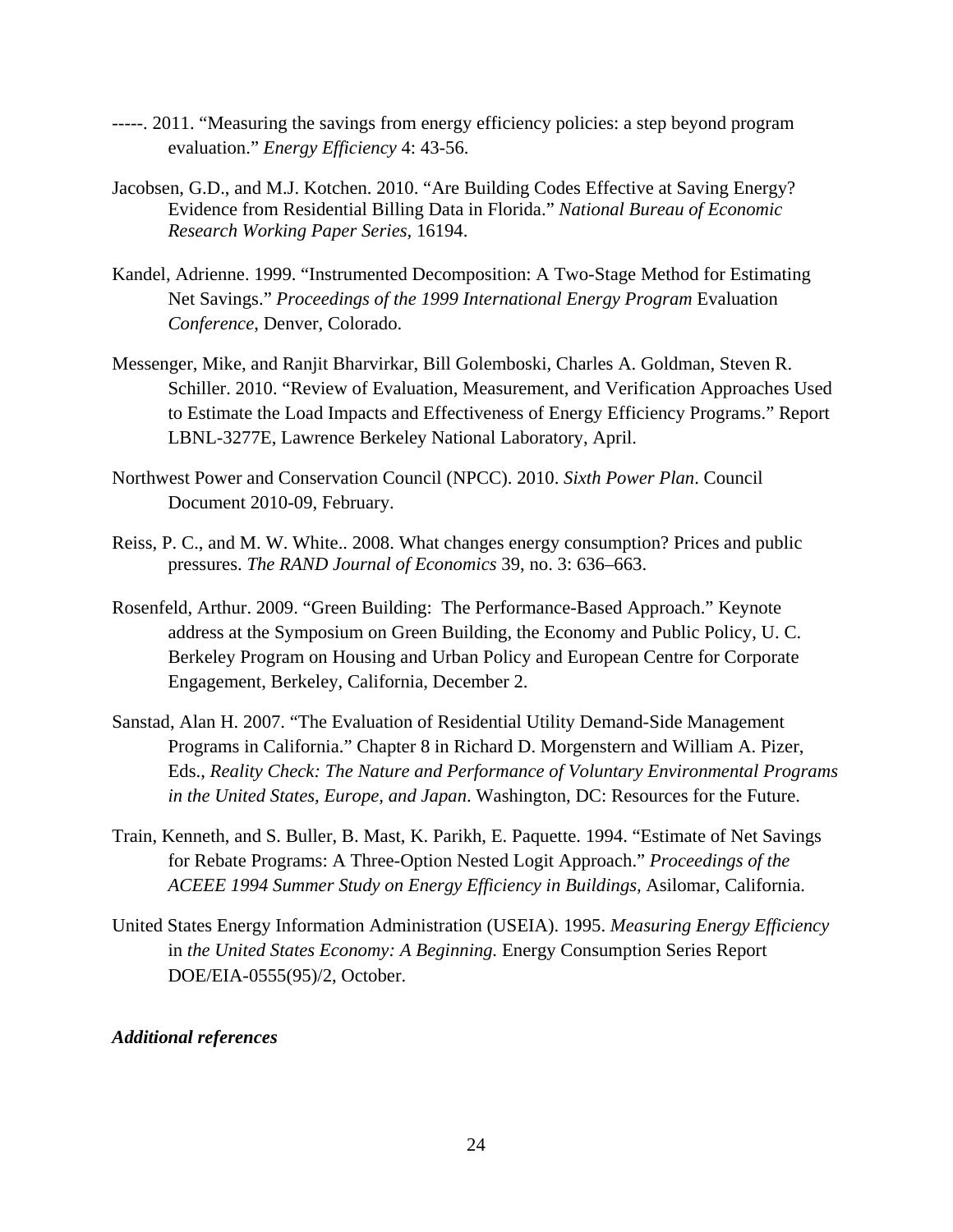- Aroonruengsawat, A., and Maximilian Auffhammer. 2009. "Impacts of Climate Change on Residential Electricity Consumption: Evidence from billing data." National Bureau of Economic Research. Cambridge, Mass., USA.
- Aroonruengsawat, Anin, and Maximilian Auffhammer, Alan H. Sanstad. 2010. "The Impact of State Level Building Codes on Residential Electricity Consumption." University of California at Berkeley and Lawrence Berkeley National Laboratory. In review.
- Auffhammer, Maximilian, and Carl Blumstein, Meredith Fowlie. 2008. "Demand-Side Management and Energy Efficiency Revisited." *The Energy Journal* 29 (3): 91-104.
- Barker, Terry, Paul Ekins, and Tim Foxon. 2007. "Macroeconomic effects of efficiency policies for energy-intensive industries: The case of the UK Climate Change Agreements, 2000– 2010." *Energy Economics* 29, no. 4 (July): 760-778
- Borenstein, Severin. 2011. "The Redistributional Impact of Non-linear Electricity Pricing." *Energy Economics* 29, no. 1 (January): 1-17.
- California Energy Commission (CEC). 2010a. *Incremental Impacts of the Energy Policy Initiatives Relative to the* 2009 Integrated Energy Policy Report *Adopted Demand Forecast.* Electricity and Natural Gas Committee Report CEC-200-2010-001-CTF, May.
- California Public Utilities Commission. (CPUC). 2010a. 2006-2008 Energy Efficiency Evaluation Report. Energy Division, July.
- Dilaver, Zafer, and Lester C. Hunt. 2011. "Industrial electricity demand for Turkey: A structural time series analysis." *Energy Economics* 33, no. 3 (May): 426-436.
- Ferkingstad, Egil, Anders Løland, and Mathilde Wilhelmsen. 2010. "Causal modeling and inference for electricity markets." *Energy Economics* 33, no. 3 (November 3): 404-412.
- Herter, Karen. 2007. "Residential implementation of critical-peak pricing of electricity." *Energy Policy* 35, no. 4 (April): 2121-2130.
- Horowitz, Marvin J. 2008. The trouble with energy efficiency indexes: la aritmetic non e opinione. *Energy Efficiency* 1, no. 3 (June 28): 199-210.
- Ito, Koichiro. 2010. "Do Consumers Respond to Marginal or Average Price ? Evidence from Nonlinear Electricity Pricing." *Energy Institute at Haas Working Paper Series*, EI @ Haas WP 210.
- John, A. 2006. "Modeling Detailed Energy-Efficiency Technologies and Technology Policies within a CGE Framework." *The Energy Journal*, Special Issue #2: 151–170.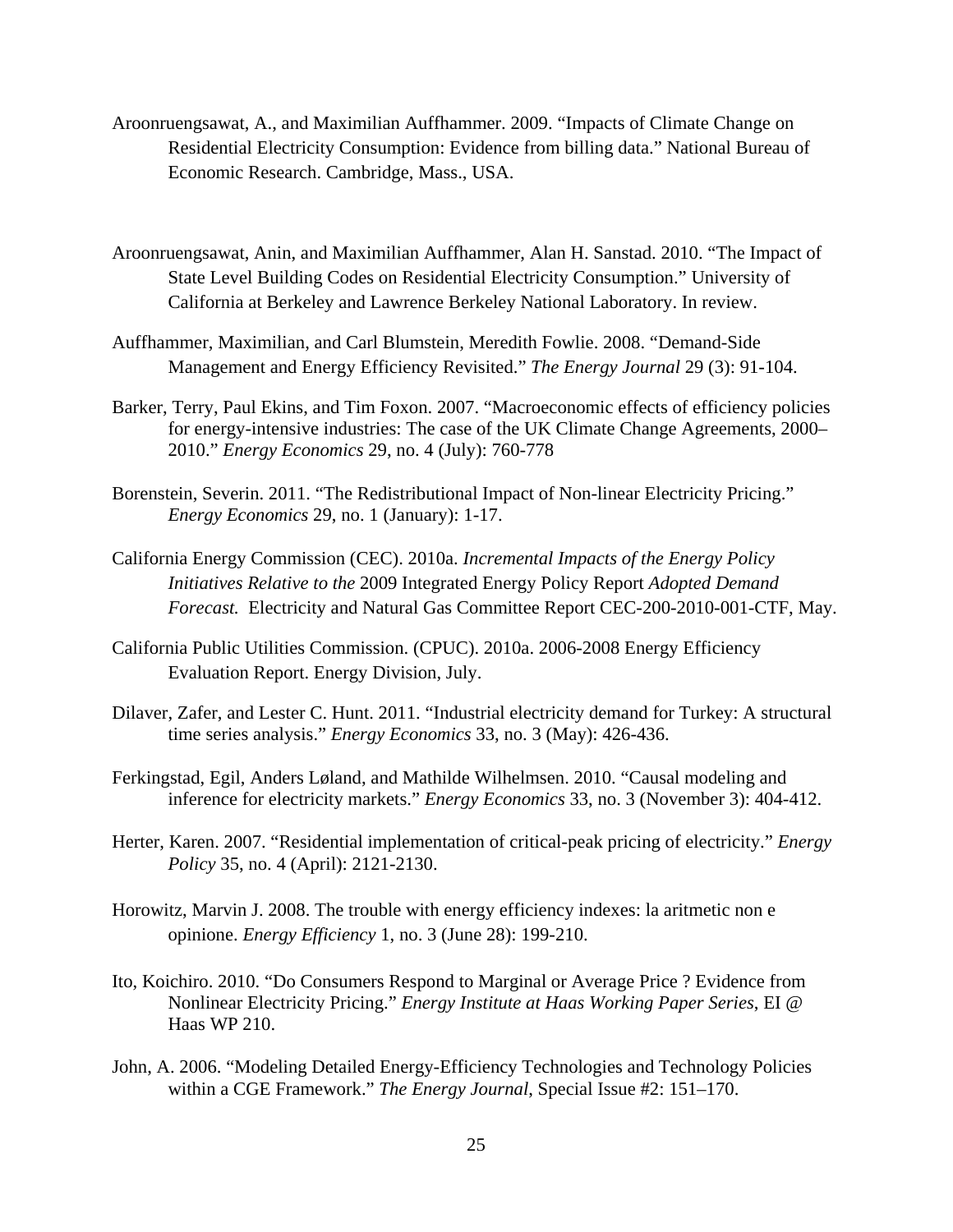- Kaufman, Noah, and Karen Palmer. 2010. "Energy-Efficiency Program Evaluations." Resources for the Future Discussion Paper.
- Kaufmann, R.K. 1994. "The effect of expected energy prices on energy demand: implications for energy conservation and carbon taxes." *Resource and Energy Economics* 16, no. 2: 167– 188.
- Lin, Boqiang, and Zhujun Jiang. 2011. "Estimates of energy subsidies in China and impact of energy subsidy reform." *Energy Economics* 33, no. 2 (March): 273-283.
- Reiss, P.C., and M.W. White. 2005. "Household electricity demand, revisited." *Review of Economic Studies* 72, no. 3: 853-883.
- Strachan, Neil. 2011. "Business-as-Unusual: Existing policies in energy model baselines." *Energy Economics* 33, no. 2 (March): 153-160.
- Swan, Lukas G., and V. Ismet Ugursal. 2009. "Modeling of end-use energy consumption in the residential sector: A review of modeling techniques." *Renewable and Sustainable Energy Reviews* 13, no. 8 (October): 1819-1835.
- Velthuijsen, J A N Willem. 1993. "Incentives for Investment in Energy Efficiency : An Econometric Evaluation and Policy Implications." *Environmental and Resource Economics* 3: 153-169.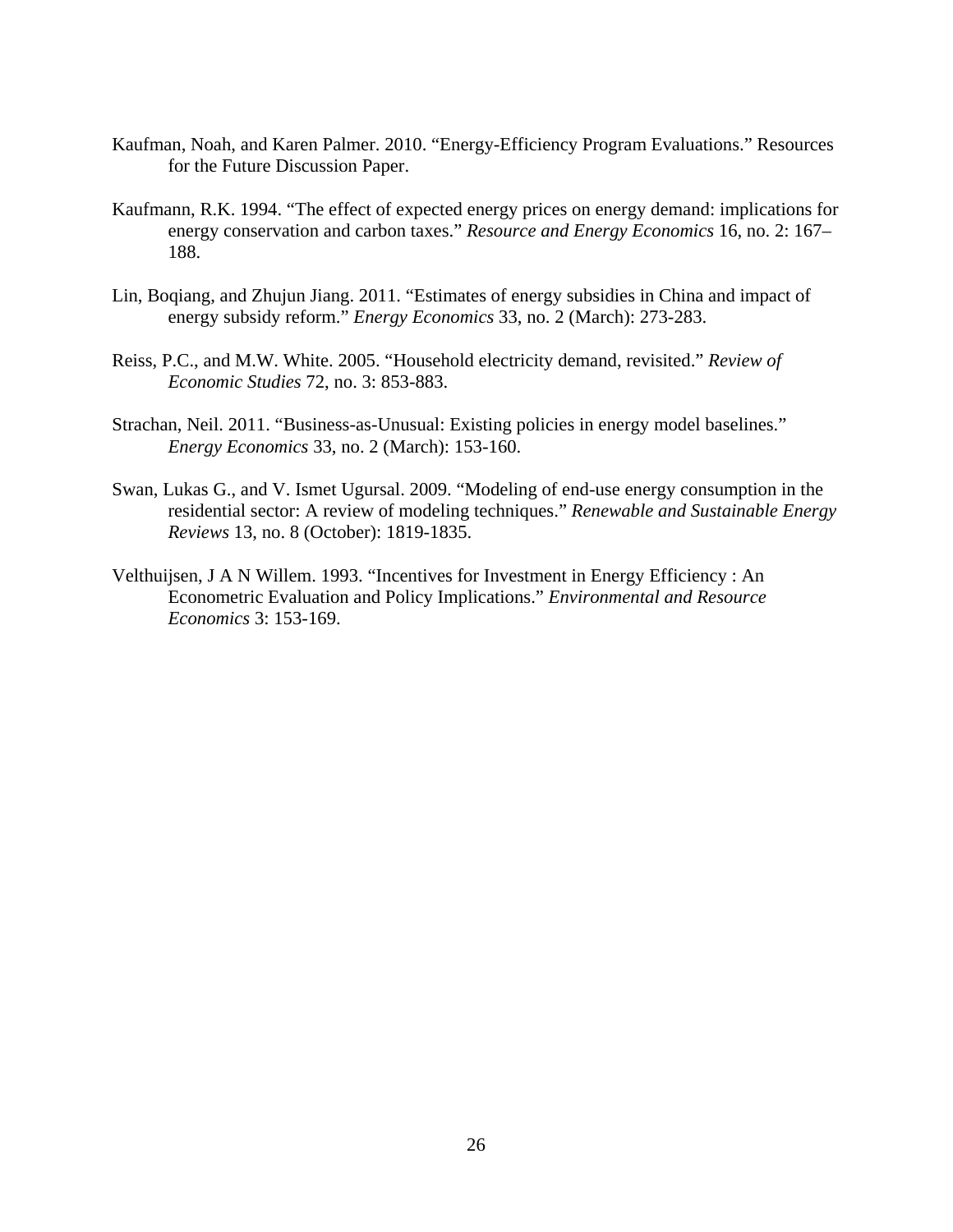### **APPENDIX: OVERVIEW OF DATA SOURCES**

#### **a. Economic data**

The American Housing Survey (AHS) began in 1973 and collects data on the US housing, including occupant, building, and neighborhood characteristics. National data are collected in odd numbered years, and data for 47 metropolitan areas are collected on a rotating basis. The national sample covers an average 55,000 housing units. Each metropolitan area sample covers 4,100 or more housing units. The survey attempts to both present an accurate representation of the housing market as a cross-section in each survey year and to follow selected housing units over time. Several of California's Metropolitan Statistical Areas (MSAs) are included in the AHS: Anaheim-Santa Ana, Los Angeles-Long Beach, Riverside-San Bernardino-Ontario, Sacramento, San Diego, San Francisco-Oakland (n.b., These become two separate MSAs in the survey around 1998.), and San Jose. The economic, demographic, and building data in the AHS are well suited to econometric analyses of residential energy efficiency policies. Aggregate level data is available on the Internet through the US Census and detailed microdata can be ordered from the Department of Housing and Urban Development at a nominal cost.

The Panel Study of Income Dynamics (PSID) is a longitudinal household study begun in 1968 with a nationally representative sample of 5,000 families. Information on these families and their descendants regarding employment, income, wealth, expenditures, education, and many other topics are continuously collected. In addition to basic socio-economic and demographic controls, the PSID provides many additional variables of interest for EE estimation. Some of these variables include whether the family applied for government energy assistance programs, the type of home heating used, whether the family has air conditioning, and utility expenditures. This extensive data resource is publically available from the Institute for Social Research, Survey Research Center at the University of Michigan.

The Consumer Expenditure Survey (CEX) is maintained by the US Department of Labor's Bureau of Labor Statistics. It provides information on the buying habits of American consumers, including data on their expenditures, income, and household characteristics. The expenditure data includes detailed information on both energy expenditures and expenditures on appliances and other energy consuming devices. Aggregated data is publically available for download from the BLS web site, and the microdata is available for order at a nominal cost. Details of the CEX energy data are discussed further below.

The US Energy Information Administration (EIA) performs three major surveys of energy consumption. These are the Residential Energy Consumption Survey (RECS), Commercial Building Energy Survey (CBES), and Manufacturing Energy Consumption Survey (MECS). The three surveys are closely related in their purpose, scope, and administration. The RECS collects data from a nationally representative sample of housing units on energy use, housing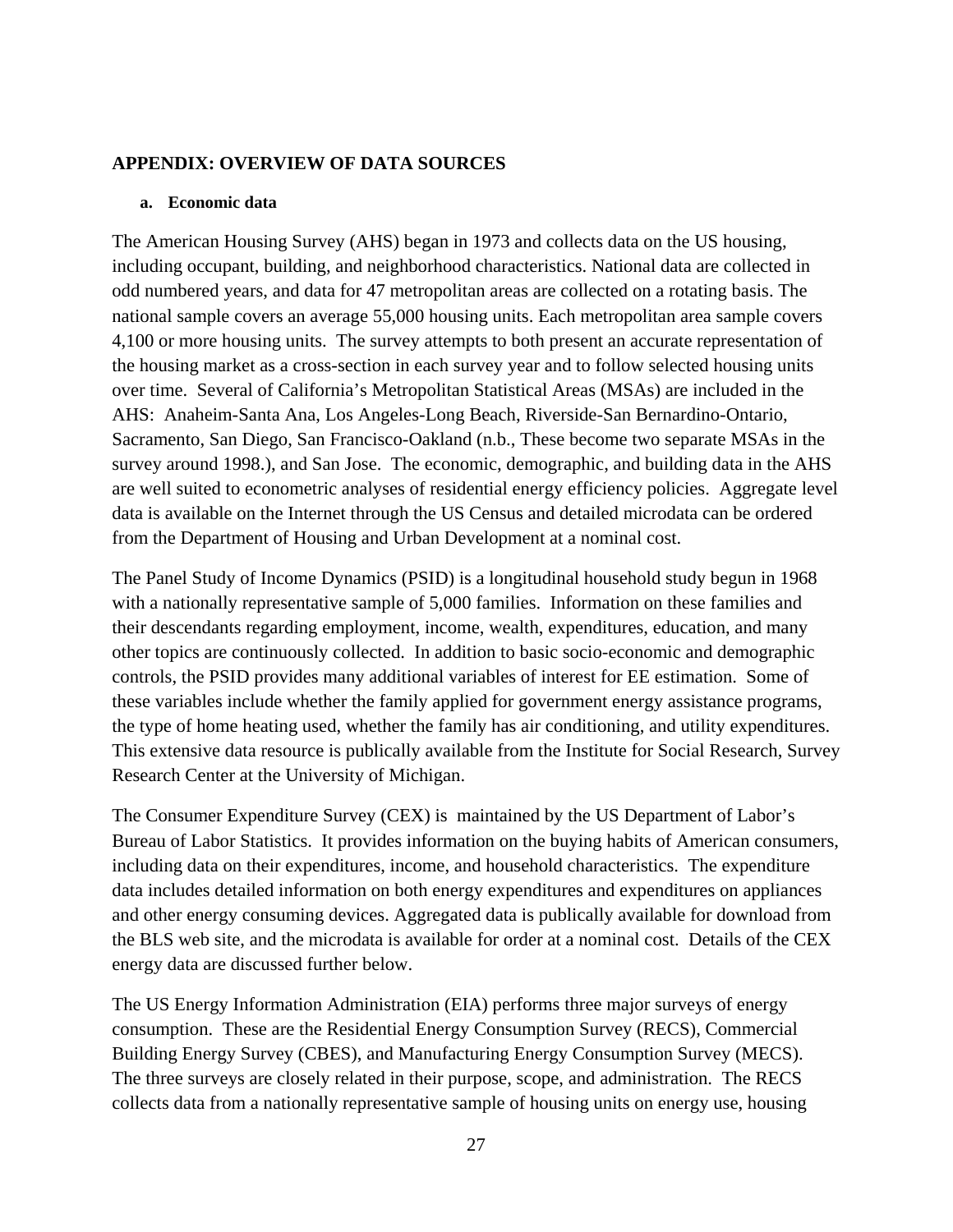characteristics, energy consuming devices, and some demographic data. This information is combined with data from energy suppliers to estimate energy costs and usage for heating, cooling, appliances and other end uses. The RECS is performed every four years on a small sample of housing units. In spite of the small sample size and limited socio-economic and demographic data, the RECS is notable for the level of detail provided on energy consumption outcomes. Both aggregate level data and microdata are publically available for download. The CBECS is a national survey, conducted every four years, that collects information on the stock of commercial buildings, energy-related building characteristics, energy consumption, and energy expenditures. For the purposes of this survey commercial buildings include structures such as schools, correctional institutions, and buildings used for religious worship. Data of this level of detail for commercial structures is rare, making this an invaluable resource for commercial energy policy evaluation. As with the RECS, both aggregate level data and microdata are publically available for download. However, the in addition to a small sample size and limited set of control variables, major problems have arisen with the CBECS in the last two survey cycles. First, after the 2007 survey the EIA did not release any data or results due to unacceptable data quality. Then the 2011 survey was suspended due to budget cuts at the EIA. It is unclear at this time when the next CBCES may be performed. Finally, the MECS covers the US manufacturing sector with previous surveys conducted in 1985, 1988, 1991, 1994, 1998, 2002, and 2006. Data collection for the 2010 MECS is occurring in 2011, and subsequent MECS are planned to occur every four years. The basic unit of data collection for MECS is a manufacturing establishment. While data on a unique set of variables including participation in energy management activities is collected, it is only publically available at an industry level aggregation (i.e., SIC or NAICS code level). While it is possible that this data could still be used as some form of proxy in econometric estimation, the small sample size and high level of aggregation impose severe limitations.

The data collected by the CEX and RECS are similar but have some important differences, which may be worth a brief digression. The key differences between the surveys, with respect to electricity and energy efficiency data, are that: 1) The CEX collects energy data by surveying respondents, while RECS data is obtained from energy providers; 2) The RECS does not collect data for vacation homes but the CEX does; 3) The CEX and RECS treat renters whose rent payments include energy costs differently. RECS identifies energy expenditures made indirectly through rent but the CEX does not; 4) The CEX apportions energy costs included in homeowner's fees. Instead the RECS works with building management to estimate individual unit costs; and 5) RECS is conducted every 4 years. CEX is an annual survey. The Bureau of Labor Statistics (BLS) has extensively compared the CEX and RECS data for 2001 and 2005. After adjusting the data for these differences to the extent possible, the BLS found that the difference in total expenditures for electricity, natural gas and fuel oils/LPG was less than 10%. In addition the ratio of CEX to RECS expenditures was relatively stable across years for most energy types. CEX estimates were consistently higher with the exception of fuel oil/LPG, however, this may be explained by the small sample size in this category. Thus the CEX and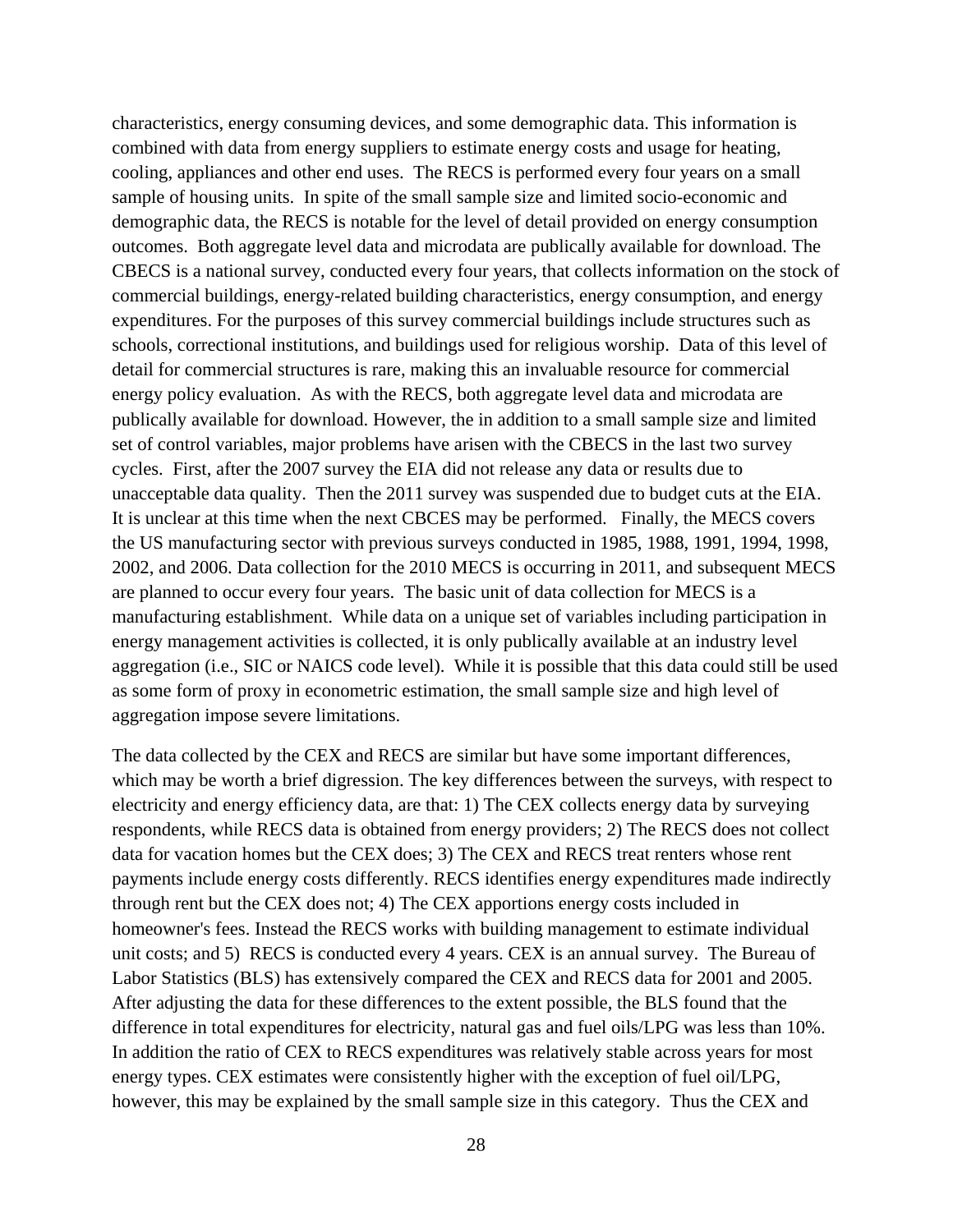RECS data appear to be comparable for expenditure measures, and the decision of which data source to use will likely differ by the specific application in question.

In addition to the detailed survey data described previously macroeconomic indicators and aggregate data such as GDP, unemployment, incomes, and production may be desired as control variables in econometric models. These data are available from a variety of sources at national, state, county, zip code, and often even smaller census survey unit levels. The US Census, Bureau of Economic Analysis, and Bureau of Labor Statistics all maintain extensive public data sources.

### **b. Weather, climate, and related data**

One of the most important determinants of the demand for energy is known to be weather. Heating and cooling of residential, commercial, and industrial buildings consumes a large amount of energy. Consequently, to separate the effects of energy efficiency policies from demand effects driven by variations in weather requires data on appropriate climate measures. Surface, air, and water temperatures along with levels of solar radiation and precipitation may all be important controls for an array of policy evaluations. Many of the standard data sources used in geophysical models of earth systems and climate are publically available and easily adapted to use in econometric models. Some of the most definitive sources are briefly described below.

The National Oceanic & Atmospheric Administration (NOAA) maintains the best available precipitation data for the United States in the NOAA Climate Prediction Center .25x.25 Daily US UNIFIED Precipitation data set. The unified data set is derived from three sources that together provide daily precipitation for ¼ degree of latitude by ¼ degree of longitude regions back to 1948. Temperature data to the hourly level ¼ degree of latitude by ¼ degree of longitude regions back to 1979 from the National Centers for Environmental Prediction's Climate Forecast System Reanalysis Project is available from the National Center for Atmospheric Research. Finally, solar radiation data is available from NASA/GEWEX's Surface Radiation Budget project. This data includes daily long and short wave radiation levels on a one-degree of latitude by one degree of longitude grid, beginning in 1983.

Use of these data requires matching the latitude by longitude defined grid squares to the region of interest, typically using GIS (Geographic Information Systems) software. From this point the data may be aggregate to the desired level. Common measures in the energy efficiency literature are the number of heating and cooling degree-days in a given billing month. The level of detail provided by these data allow for the use of many other measures such as the temperature variance or the duration of extreme temperatures.

In addition to the common climate control variables described, evaluation of specific policies may require other related earth system data. Examples might include land cover, soil, or terrain data. For example, in assessing the effectiveness of California's residential building codes, Chong (2011) notes that, "New buildings may differ in their thermal design in that they may